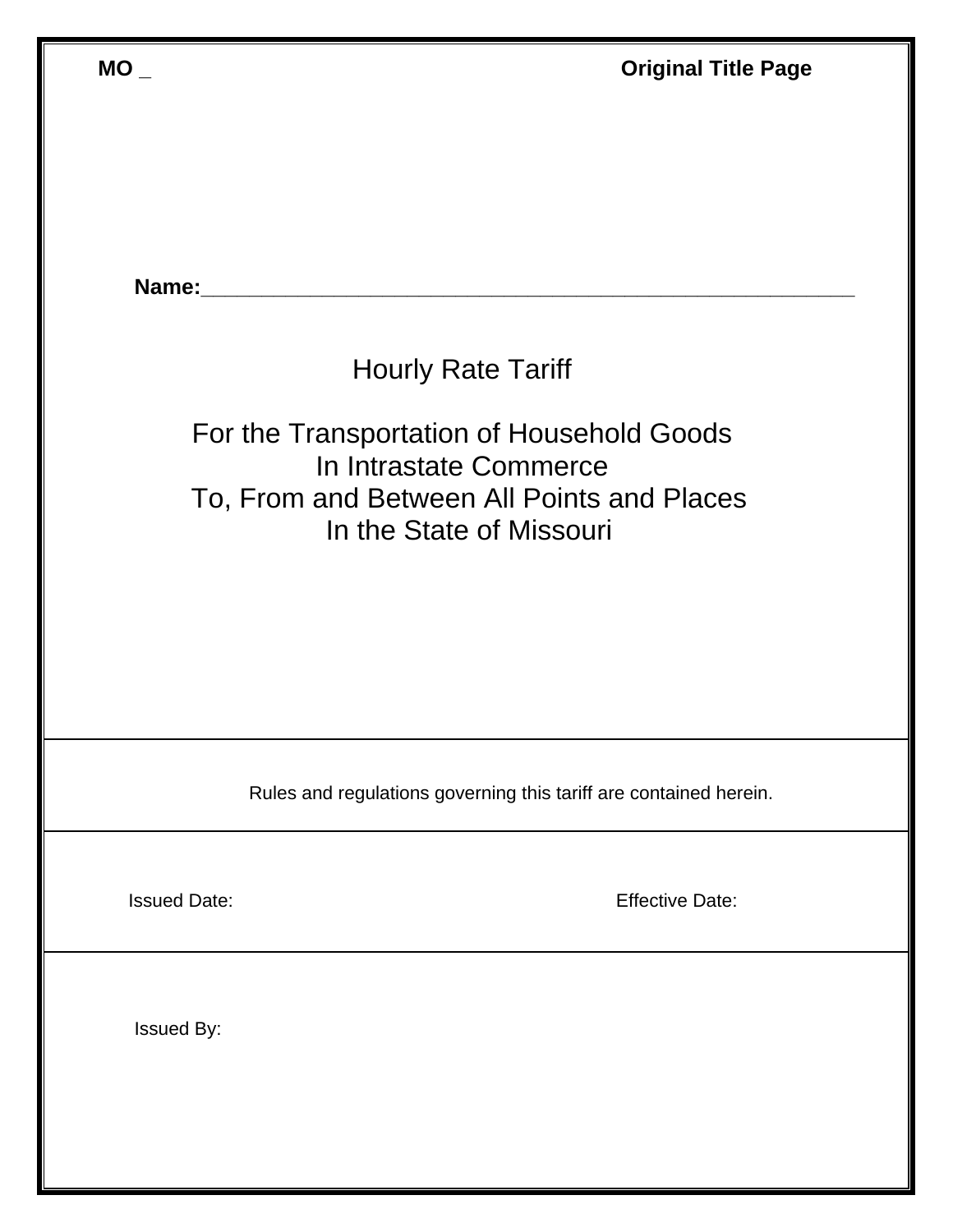| Section 1 – Index Table                                                        |            |
|--------------------------------------------------------------------------------|------------|
|                                                                                |            |
| <b>Bid</b>                                                                     |            |
| <b>Carrier May Decline</b><br>Articles of Extraordinary Value. See Item 402    |            |
| Perishable Items. See Item 402                                                 |            |
| <b>Carrier Shall Decline</b>                                                   |            |
| Dangerous or Hazaradous Articles. See Item 402                                 |            |
| Bill of Lading. See Item 406                                                   |            |
| Amendments. See Item 411                                                       |            |
| Failure to Sign. See Item 421                                                  |            |
| Items Required on the Bill of Lading. See Item 406                             |            |
| <b>Claims</b>                                                                  |            |
| Acknowledgement by Carrier. See Item 437                                       |            |
| Filing. See Item 436<br>Resolution. See Item 438                               |            |
| <b>Dangerous or Hazardous Articles</b>                                         |            |
| Carrier Shall Decline, See Item 402                                            |            |
| Date of Service. See Item 409                                                  |            |
| <b>Definitions</b>                                                             |            |
| Article. See Item 400                                                          |            |
| Bill of Lading. See Item 400                                                   |            |
| Consignee. See Item 400                                                        |            |
| Consignor. See Item 400                                                        |            |
| Household Goods. See Item 400                                                  |            |
| Shipment. See Item 400                                                         |            |
| Storage-in-Transit. See Item 400<br><b>Disassembling</b>                       |            |
| Articles. See Item 425                                                         |            |
| <b>Disconnecting</b>                                                           |            |
| Appliances. See Item 425                                                       |            |
| Electronic Equipment. See Item 425                                             |            |
| Disposal of Damaged Articles. See Item 439                                     |            |
| Disposal of Refused or Unclaimed Shipments. See Item 440                       |            |
| <b>Estimate for Service</b>                                                    |            |
| Binding Estimate. See Item 405                                                 |            |
| Length Of Time It Is Valid. See Item 405                                       |            |
| General Information. See Item 403                                              |            |
| Non-Binding Estimate. See Item 404                                             |            |
| <b>Exclusive Use of the Vehicle. See Item 407</b>                              |            |
| Governing Publication. See Item 401                                            |            |
| Holiday Service. See Item 416                                                  |            |
| <b>Inventory</b>                                                               |            |
| Missing Items. See Item 435                                                    |            |
| <b>Liability-Carrier</b>                                                       |            |
| Articles of Extraordinary Value. See Item 435<br>Loss and Damage. See Item 437 |            |
| Loss, Damage or Delay                                                          |            |
| Filing Claims. See Item 436                                                    |            |
| Repair or Replacement of Article. See Item 438                                 |            |
| Resolution of Claim. See Item 438                                              |            |
| Multiple Shippers. See Item 408                                                |            |
| Overtime Service Hours. See Item 416                                           |            |
| <b>Payment.</b> See Item 433                                                   |            |
| Credit Cards. See Item 433                                                     |            |
| Estimate Lower Than Actual Charges. See Item 433                               |            |
| Issued: (Date)                                                                 | Effective: |
|                                                                                |            |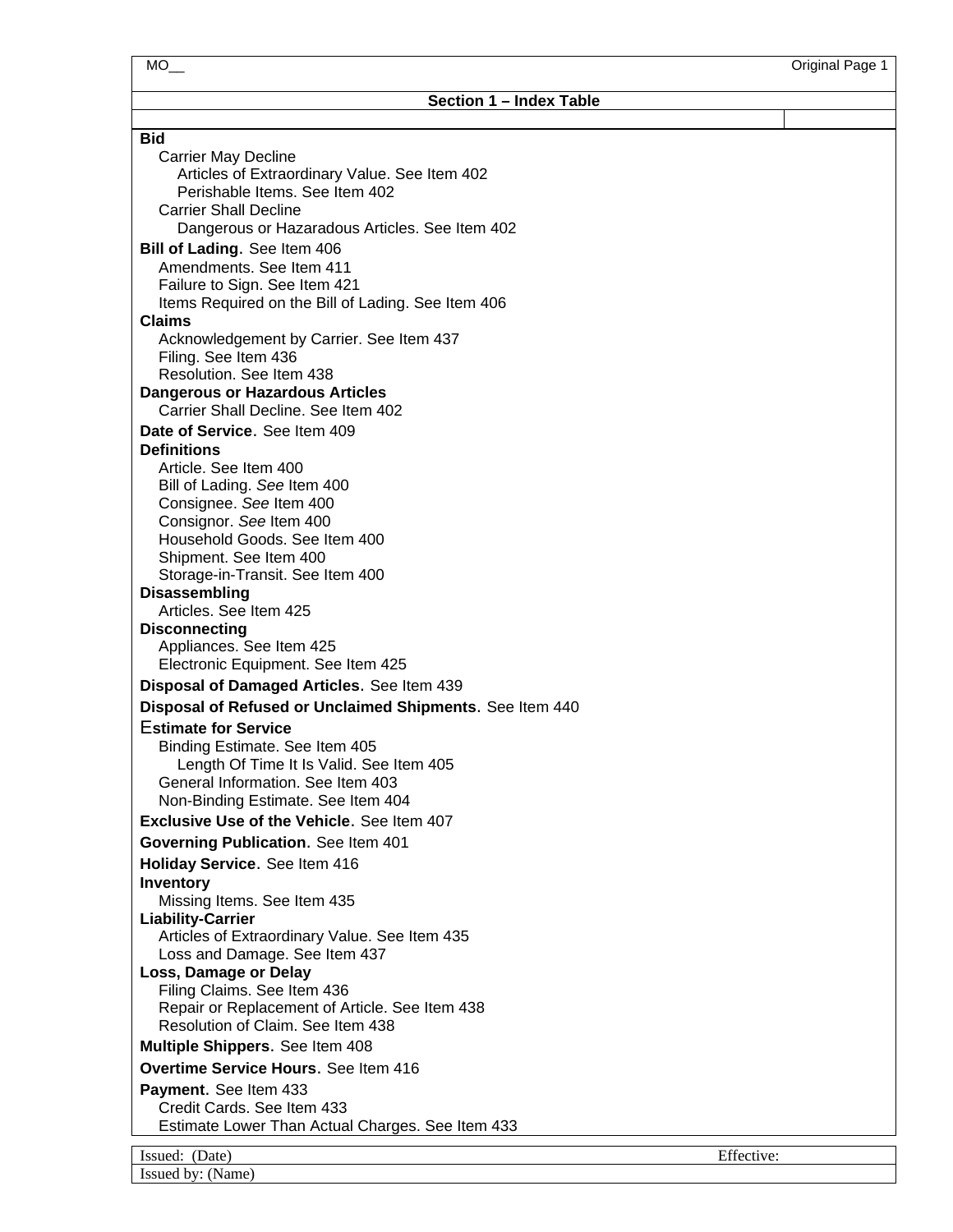| Section 1 - Index Table |  |  |
|-------------------------|--|--|
|-------------------------|--|--|

| When Due. See Item 433                                               |            |  |
|----------------------------------------------------------------------|------------|--|
| <b>Rates and Charges</b>                                             |            |  |
| Hourly Rate Computed. See Item 413                                   |            |  |
| Hourly Rate Section. See Item 500                                    |            |  |
| Minimum. See Item 414                                                |            |  |
| Rounding. See Item 412                                               |            |  |
| Seasonal. See Item 410                                               |            |  |
| <b>Third Party Service</b>                                           |            |  |
| Payments. See Item 417                                               |            |  |
| <b>Rates and Charges</b><br>Credit Card Fees. See Item 503           |            |  |
| Declared Value Charges. See Item 501                                 |            |  |
| Hourly Rates. See Item 500                                           |            |  |
|                                                                      |            |  |
| Storage-in-Transit. See Item 505                                     |            |  |
| Regular Service Hours. See Item 415                                  |            |  |
| Sale of Damaged Articles. See Item 439                               |            |  |
| Sale of Refused or Unclaimed Shipments. See Item 440                 |            |  |
| <b>Servicing Articles After Delivery</b>                             |            |  |
| Article. See Item 441                                                |            |  |
| <b>Shipment</b>                                                      |            |  |
| Alternate Routes. See Item 426                                       |            |  |
| Carrier Releasing Possession. See Item 432                           |            |  |
| Date of Service. See Item 409                                        |            |  |
| Definition. See Item 400                                             |            |  |
| Fragile Items. See Item 424                                          |            |  |
| Inspection by Carrier. See Item 424                                  |            |  |
| Labeling. See Item 424                                               |            |  |
| Loading. See Item 423                                                |            |  |
| Packing. See Item 424                                                |            |  |
| Payment. See Item 433                                                |            |  |
| Perishable Food. See Item 422                                        |            |  |
| Refusal to Accept by Carrier. See Item 422                           |            |  |
| Refused by Shipper or Consignee. See Item 431                        |            |  |
| Routing. See Item 426                                                |            |  |
| Transported into Permanent Storage. See Item 430                     |            |  |
| Transported into Storage-General Information. See Item 427           |            |  |
| Transported into Storage-Required Records. See Item 428              |            |  |
| Transported Out of Storage-Required Records. See Item 429            |            |  |
| Unclaimed. See Item 431                                              |            |  |
| Undeliverable. See Item 431                                          |            |  |
| Unloading. See Item 434                                              |            |  |
| Unscheduled Stops. See Item 426                                      |            |  |
| Verification of Articles Delivered. See Item 435                     |            |  |
| <b>Unloading Shipment.</b> See Item 434                              |            |  |
| <b>Valuation</b>                                                     |            |  |
| Agreement Between Shipper and Carrier. See Item 418                  |            |  |
| Articles of Extraordinary Value. See Item 419                        |            |  |
| Declared Value of the Shipment for Extraordinary Value. See Item 419 |            |  |
| Released Value (If applicable). See Item 420                         |            |  |
| Standard (If applicable). See Item 420                               |            |  |
|                                                                      |            |  |
|                                                                      |            |  |
|                                                                      |            |  |
|                                                                      |            |  |
|                                                                      |            |  |
|                                                                      |            |  |
| Issued: (Date)                                                       | Effective: |  |
| Issued by: (Name)                                                    |            |  |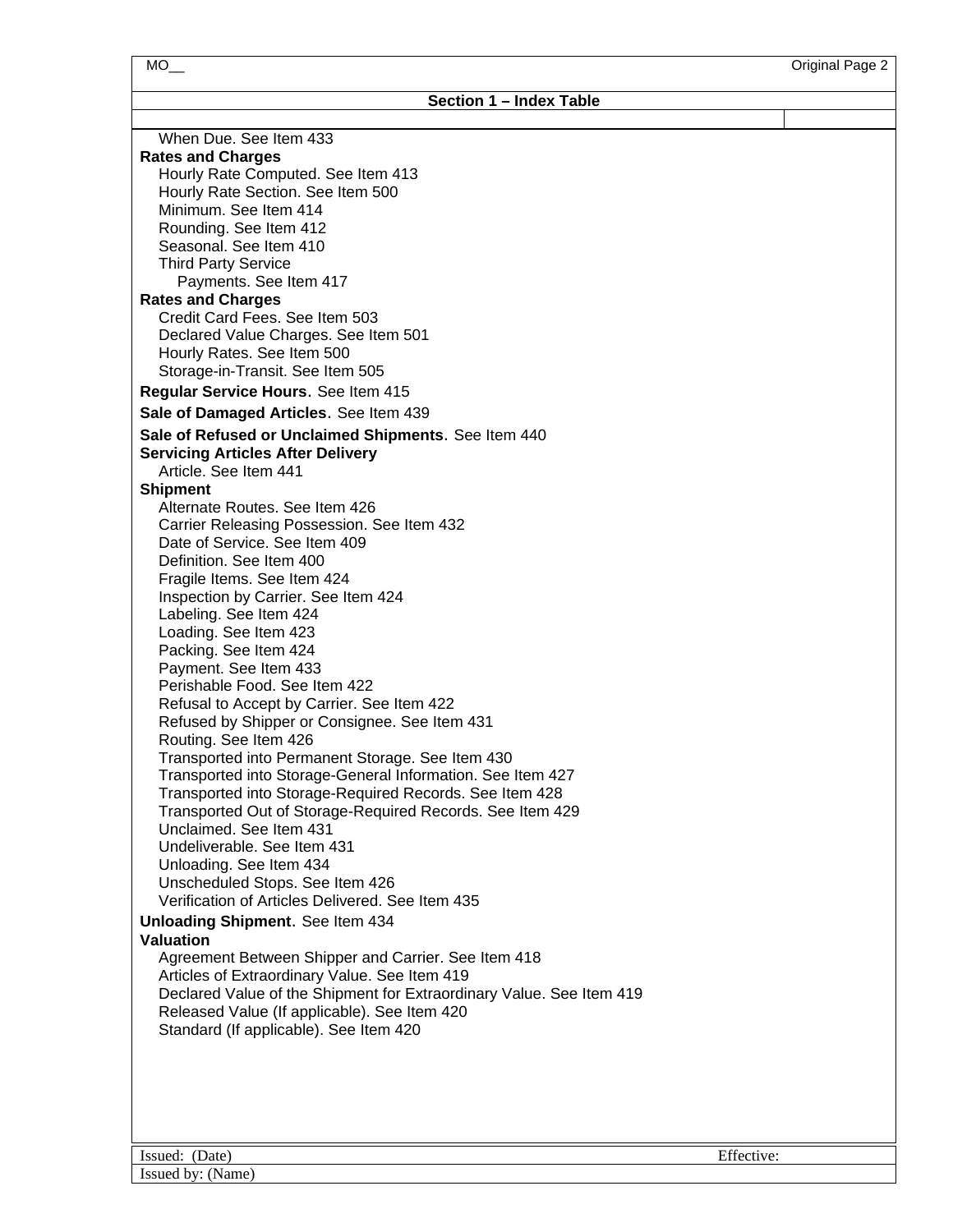| Section 3- Statement of Operating Authority<br>Description of Authority<br>Operations as a common carrier by motor vehicle upon the public highways in Missouri intrastate<br>commerce, transporting household goods to, from and between all points and places in Missouri.<br>The term "Household Goods" is defined as: Personal effects and property used or to be used in a<br>dwelling when part of the equipment or supplies of such dwelling and similar property, if the<br>transportation of such effects or property, is either arranged and paid for by the householder,<br>including transportation property from a factory or store when the property is purchased by the<br>householder with intent to use in his or her dwelling, or arranged and paid for by another party. The<br>term "household goods" shall not include personal property which when tendered to a motor carrier<br>is crated or otherwise packaged to make it suitable for transportation by motor carriers of general<br>commodities, freight or property. |             |
|--------------------------------------------------------------------------------------------------------------------------------------------------------------------------------------------------------------------------------------------------------------------------------------------------------------------------------------------------------------------------------------------------------------------------------------------------------------------------------------------------------------------------------------------------------------------------------------------------------------------------------------------------------------------------------------------------------------------------------------------------------------------------------------------------------------------------------------------------------------------------------------------------------------------------------------------------------------------------------------------------------------------------------------------------|-------------|
|                                                                                                                                                                                                                                                                                                                                                                                                                                                                                                                                                                                                                                                                                                                                                                                                                                                                                                                                                                                                                                                  |             |
|                                                                                                                                                                                                                                                                                                                                                                                                                                                                                                                                                                                                                                                                                                                                                                                                                                                                                                                                                                                                                                                  | Item Number |
|                                                                                                                                                                                                                                                                                                                                                                                                                                                                                                                                                                                                                                                                                                                                                                                                                                                                                                                                                                                                                                                  | 200         |
|                                                                                                                                                                                                                                                                                                                                                                                                                                                                                                                                                                                                                                                                                                                                                                                                                                                                                                                                                                                                                                                  |             |
|                                                                                                                                                                                                                                                                                                                                                                                                                                                                                                                                                                                                                                                                                                                                                                                                                                                                                                                                                                                                                                                  |             |
|                                                                                                                                                                                                                                                                                                                                                                                                                                                                                                                                                                                                                                                                                                                                                                                                                                                                                                                                                                                                                                                  |             |
| Effective:<br>Issued: (Date)                                                                                                                                                                                                                                                                                                                                                                                                                                                                                                                                                                                                                                                                                                                                                                                                                                                                                                                                                                                                                     |             |
| Issued by: (Name)                                                                                                                                                                                                                                                                                                                                                                                                                                                                                                                                                                                                                                                                                                                                                                                                                                                                                                                                                                                                                                |             |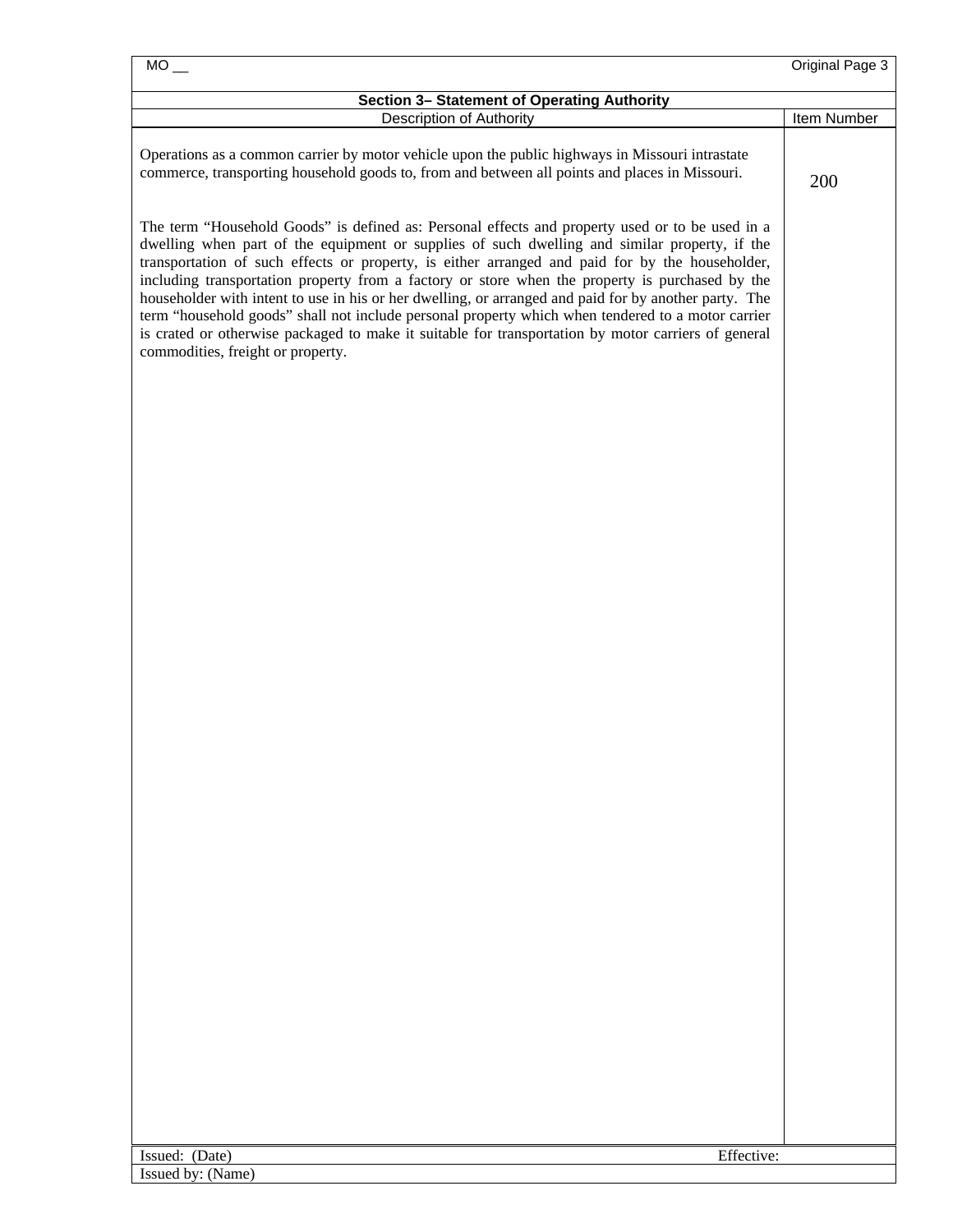|                                                                                                                                                                                                                                                                                                                                                                                                                                                                                                                                                                                                                                                                                                                                                                                                                                                                                                                                                                                                                                                                                                                                               | Original Page 4 |
|-----------------------------------------------------------------------------------------------------------------------------------------------------------------------------------------------------------------------------------------------------------------------------------------------------------------------------------------------------------------------------------------------------------------------------------------------------------------------------------------------------------------------------------------------------------------------------------------------------------------------------------------------------------------------------------------------------------------------------------------------------------------------------------------------------------------------------------------------------------------------------------------------------------------------------------------------------------------------------------------------------------------------------------------------------------------------------------------------------------------------------------------------|-----------------|
| Section 4 – Rules Affecting the Tariff                                                                                                                                                                                                                                                                                                                                                                                                                                                                                                                                                                                                                                                                                                                                                                                                                                                                                                                                                                                                                                                                                                        |                 |
| Description of Item                                                                                                                                                                                                                                                                                                                                                                                                                                                                                                                                                                                                                                                                                                                                                                                                                                                                                                                                                                                                                                                                                                                           | Item Number     |
| <b>General Provisions - Definitions</b><br>Article - Each shipping piece or package shall constitute one article. Exception: The total component<br>parts of any article taken apart or knocked down for handling or loading shall constitute one article<br>for the purpose of determining carrier's liability for loss or damage. When a shipment is transported<br>in containers, lift vans or shipping boxes, each shipping package, piece or loose item not enclosed<br>within a package in such container, lift vans or shipping boxes will constitute an article.<br><b>Bill of Lading</b> – A document that specifies the transportation to be performed, the terms and<br>conditions for service, rates and charges to be paid, agreed upon services and liability for loss and<br>damage.                                                                                                                                                                                                                                                                                                                                           |                 |
| Consignee- The person to whom the household goods are shipped.                                                                                                                                                                                                                                                                                                                                                                                                                                                                                                                                                                                                                                                                                                                                                                                                                                                                                                                                                                                                                                                                                |                 |
| <b>Consignor</b> – The person who forwards the household goods.                                                                                                                                                                                                                                                                                                                                                                                                                                                                                                                                                                                                                                                                                                                                                                                                                                                                                                                                                                                                                                                                               | 400             |
| Household Goods - Personal effects and property used or to be used in a dwelling when part of the<br>equipment or supplies of such dwelling and similar property, if the transportation of such effects or<br>property, is either arranged and paid for by the householder, including transportation property from a<br>factory or store when the property is purchased by the householder with intent to use in his or her<br>dwelling, or arranged and paid for by another party. The term "household goods" shall not include<br>personal property which when tendered to a motor carrier is crated or otherwise packaged to make it<br>suitable for transportation by motor carriers of general commodities, freight or property.                                                                                                                                                                                                                                                                                                                                                                                                         |                 |
| <b>Shipment</b> - The term "shipment" means property tendered by a shipper and accepted by the carrier.                                                                                                                                                                                                                                                                                                                                                                                                                                                                                                                                                                                                                                                                                                                                                                                                                                                                                                                                                                                                                                       |                 |
| Storage in Transit - The holding of the shipment in a warehouse pending further transportation.                                                                                                                                                                                                                                                                                                                                                                                                                                                                                                                                                                                                                                                                                                                                                                                                                                                                                                                                                                                                                                               |                 |
| <b>Governing Publication</b><br>This tariff is governed by the following described publication: Military/Industry Table of<br>Weights and Depreciation Guide, as adopted by the American Moving and Storage<br>Association (effective April 1, 2000) for carriers selecting the release value option as<br>described in Item 420.                                                                                                                                                                                                                                                                                                                                                                                                                                                                                                                                                                                                                                                                                                                                                                                                             | 401             |
| <b>Prior to Pickup of Shipment - Carrier May Decline to Bid</b><br>The carrier shall not bid or accept for shipment any article deemed to be dangerous or hazardous,<br>A<br>or that cannot be taken or removed from the premises without damage to the article or premises.<br>The carrier may decline to bid or accept for shipment any document, currency, money, credit<br>В.<br>card, jewelry, watch, precious stone, sculpture, rare or unique work of art, any other articles of<br>extraordinary value, or any article that is perishable or contains anything perishable. The carrier<br>may accept these articles of extraordinary value for shipment, but only in conformity with the<br>rules stated in item 418 within section 4 of this tariff.<br>The carrier may decline to bid or accept for shipment any article that is perishable, or that<br>C.<br>contains anything perishable, including any frozen or refrigerated food item, or any living animal<br>or plant. The carrier may accept these perishable articles for shipment, but only in conformity<br>with the applicable rules stated in item 422 of this tariff. | 402             |
| Prior to Pickup of Shipment - General Information for Estimate of Service<br>The shipper may request a written estimate of the cost of household goods transportation, and other<br>services provided by the carrier in connection with such transportation, prior to the actual move. The<br>carrier is not required to perform an on-site visit or visual inspection of the items to be moved before<br>providing an estimate of the cost of service. The estimate will be subject to the same terms, rules and<br>conditions as provided within this tariff. However, the estimate shall not constitute a bid or contract<br>to perform any transportation service.                                                                                                                                                                                                                                                                                                                                                                                                                                                                        | 403             |
| <u>Prior to Pickup of Shipment – Non Binding Estimate of the Cost of Service</u><br>Except when Item 405 of this tariff is applicable, if a shipper requests an estimate, then the carrier                                                                                                                                                                                                                                                                                                                                                                                                                                                                                                                                                                                                                                                                                                                                                                                                                                                                                                                                                    | 404             |
| Issued: (Date)<br>Effective:                                                                                                                                                                                                                                                                                                                                                                                                                                                                                                                                                                                                                                                                                                                                                                                                                                                                                                                                                                                                                                                                                                                  |                 |
| Issued by: (Name)                                                                                                                                                                                                                                                                                                                                                                                                                                                                                                                                                                                                                                                                                                                                                                                                                                                                                                                                                                                                                                                                                                                             |                 |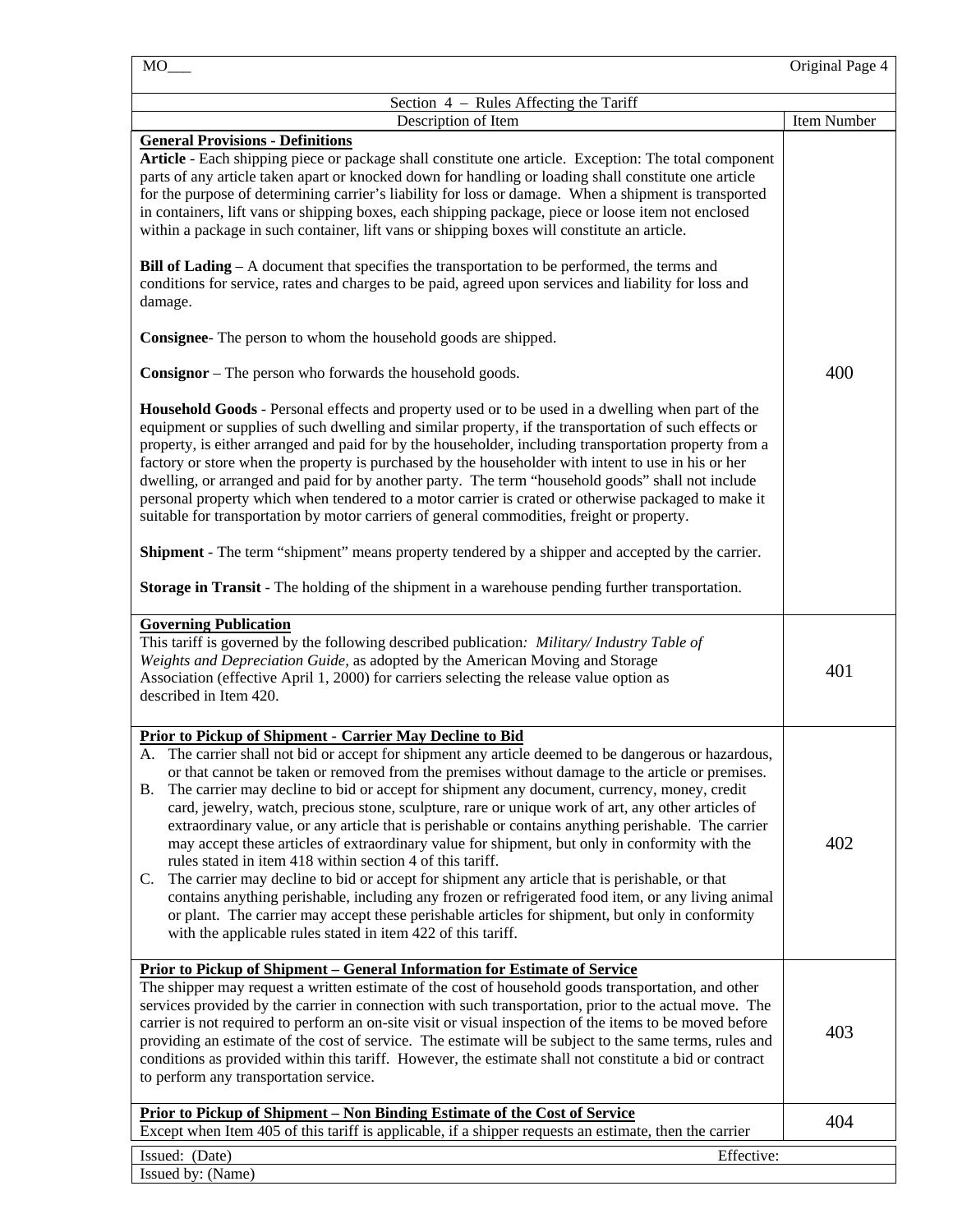| $MO$ <sub>_</sub>                                                                                                                                                                                                                                                                                                                                                                                                                                                                                                                                                                                                                                                                                                                                                                                                                                                                                                                                                                                                                                                                                                                                                                                                                                                                                                                                                                                                                                                                                                                                                                                                                                                                                                                                                                                                                                                                                                                                                                                                                                                                                                                                                                                                                                                                                                                                                                                                   | Original Page 5 |
|---------------------------------------------------------------------------------------------------------------------------------------------------------------------------------------------------------------------------------------------------------------------------------------------------------------------------------------------------------------------------------------------------------------------------------------------------------------------------------------------------------------------------------------------------------------------------------------------------------------------------------------------------------------------------------------------------------------------------------------------------------------------------------------------------------------------------------------------------------------------------------------------------------------------------------------------------------------------------------------------------------------------------------------------------------------------------------------------------------------------------------------------------------------------------------------------------------------------------------------------------------------------------------------------------------------------------------------------------------------------------------------------------------------------------------------------------------------------------------------------------------------------------------------------------------------------------------------------------------------------------------------------------------------------------------------------------------------------------------------------------------------------------------------------------------------------------------------------------------------------------------------------------------------------------------------------------------------------------------------------------------------------------------------------------------------------------------------------------------------------------------------------------------------------------------------------------------------------------------------------------------------------------------------------------------------------------------------------------------------------------------------------------------------------|-----------------|
| Section 4 – Rules Affecting the Tariff                                                                                                                                                                                                                                                                                                                                                                                                                                                                                                                                                                                                                                                                                                                                                                                                                                                                                                                                                                                                                                                                                                                                                                                                                                                                                                                                                                                                                                                                                                                                                                                                                                                                                                                                                                                                                                                                                                                                                                                                                                                                                                                                                                                                                                                                                                                                                                              |                 |
| Description of Item                                                                                                                                                                                                                                                                                                                                                                                                                                                                                                                                                                                                                                                                                                                                                                                                                                                                                                                                                                                                                                                                                                                                                                                                                                                                                                                                                                                                                                                                                                                                                                                                                                                                                                                                                                                                                                                                                                                                                                                                                                                                                                                                                                                                                                                                                                                                                                                                 | Item Number     |
| shall provide a non-binding, written estimate of the cost of the service requested by the shipper.<br>However, the non-binding estimate shall not limit or bind the carrier in any way to the actual rates<br>and charges, which shall be determined in conformity with the applicable provisions of the carrier's<br>tariff in effect at the time when the shipper tenders the shipment to the carrier for transportation.                                                                                                                                                                                                                                                                                                                                                                                                                                                                                                                                                                                                                                                                                                                                                                                                                                                                                                                                                                                                                                                                                                                                                                                                                                                                                                                                                                                                                                                                                                                                                                                                                                                                                                                                                                                                                                                                                                                                                                                         |                 |
| <u>Prior to Pickup of Shipment – Binding Estimate for Service</u><br>A. If the carrier offers to make a binding estimate to all shippers who request it, and a shipper<br>specifically requests a binding estimate, then the carrier shall provide to the shipper a written<br>estimate showing the total estimated charges for the requested household good transportation<br>and other services provided by the carrier in connection with such transportation, for the<br>quantities specified on the estimate.<br>B. Both the shipper and the carrier must sign the binding estimate. The carrier shall provide a dated<br>copy of the binding estimate to the shipper upon signature. Unless the written estimate specifies<br>a shorter time, the binding estimate shall be binding on the carrier for sixty days after the date<br>when the carrier signed it.<br>C. Estimated total charges apply only for quantities and services expressly stated on the estimate.<br>The shipper must inform the carrier of any accessorial services that may be required prior to the<br>D.<br>loading of the vehicle. The shipper's failure to properly inform the carrier that such services may<br>be required shall authorize the carrier, after loading the shipment, to amend the estimate to<br>include all services actually required of the carrier.<br>The total charges of the shipment at time of delivery shall be based on the binding estimate or<br>Е.<br>on the actual charges for the services performed, whichever is lower.<br>This item will not apply to shipments loaded from a warehouse.<br>F.<br>The binding estimate may be revised by mutual agreement between shipper and carrier,<br>G.<br>at any time on or before the carrier takes possession of the shipment.                                                                                                                                                                                                                                                                                                                                                                                                                                                                                                                                                                                                                         | 405             |
| <b>Agreement Between Shipper and Carrier - Invoice or Bill of Lading</b><br>A. A bill of lading shall accompany each shipment. The bill of lading will contain information as<br>required by 7 CSR 265-10.050.<br>B. A bill of lading, or separate attachment to the bill of lading, issued for any shipment accepted for<br>transportation, which includes a document, currency, money, credit card, jewelry, watch,<br>precious stone, sculpture, rare or unique work of art, or any other article of extraordinary value,<br>shall include the following special provision:<br>SPECIAL PROVISION REGARDING VALUATION OF ANY<br>ARTICLES OF EXTRAORDINARY VALUE ACCEPTED FOR SHIPMENT<br>The carrier is not required to accept for shipment any document, currency, money, credit<br>card, jewelry, watch, precious stone, sculpture, rare or unique work of art, or any other<br>article of extraordinary value. Unless this special provision is completed and signed by<br>both the shipper and the carrier, the carrier may refuse to accept such articles for<br>shipment, or alternatively, the carrier may accept such articles for shipment without any<br>limitation of the carrier's common law liability for loss of or damage to the goods from<br>external cause while they are in the carrier's possession, except any loss, damage or<br>delay caused by any defect or inherent vice of the article, including susceptibility to<br>damage because of atmospheric conditions such as temperature and humidity changes, or<br>by any hostile or warlike action in time of peace or war, or by any act of God. However,<br>if the shipper fails to disclose to the carrier that this shipment includes any such articles<br>of extraordinary value by listing the article in this special provision, or by otherwise<br>listing the article on the bill of lading or inventory of this shipment, then the carrier shall<br>assume no liability whatsoever for loss of or damage to those undisclosed articles.<br>Because the shipper desires to tender the following articles of extraordinary value to the<br>carrier for immediate transportation as part of this shipment, the shipper has reasonably<br>described these articles of extraordinary value in the following list, has determined the<br>"declared value" of each of these articles as written below, and has signed and dated this | 406             |
| Effective:<br>Issued: (Date)                                                                                                                                                                                                                                                                                                                                                                                                                                                                                                                                                                                                                                                                                                                                                                                                                                                                                                                                                                                                                                                                                                                                                                                                                                                                                                                                                                                                                                                                                                                                                                                                                                                                                                                                                                                                                                                                                                                                                                                                                                                                                                                                                                                                                                                                                                                                                                                        |                 |

Issued by: (Name)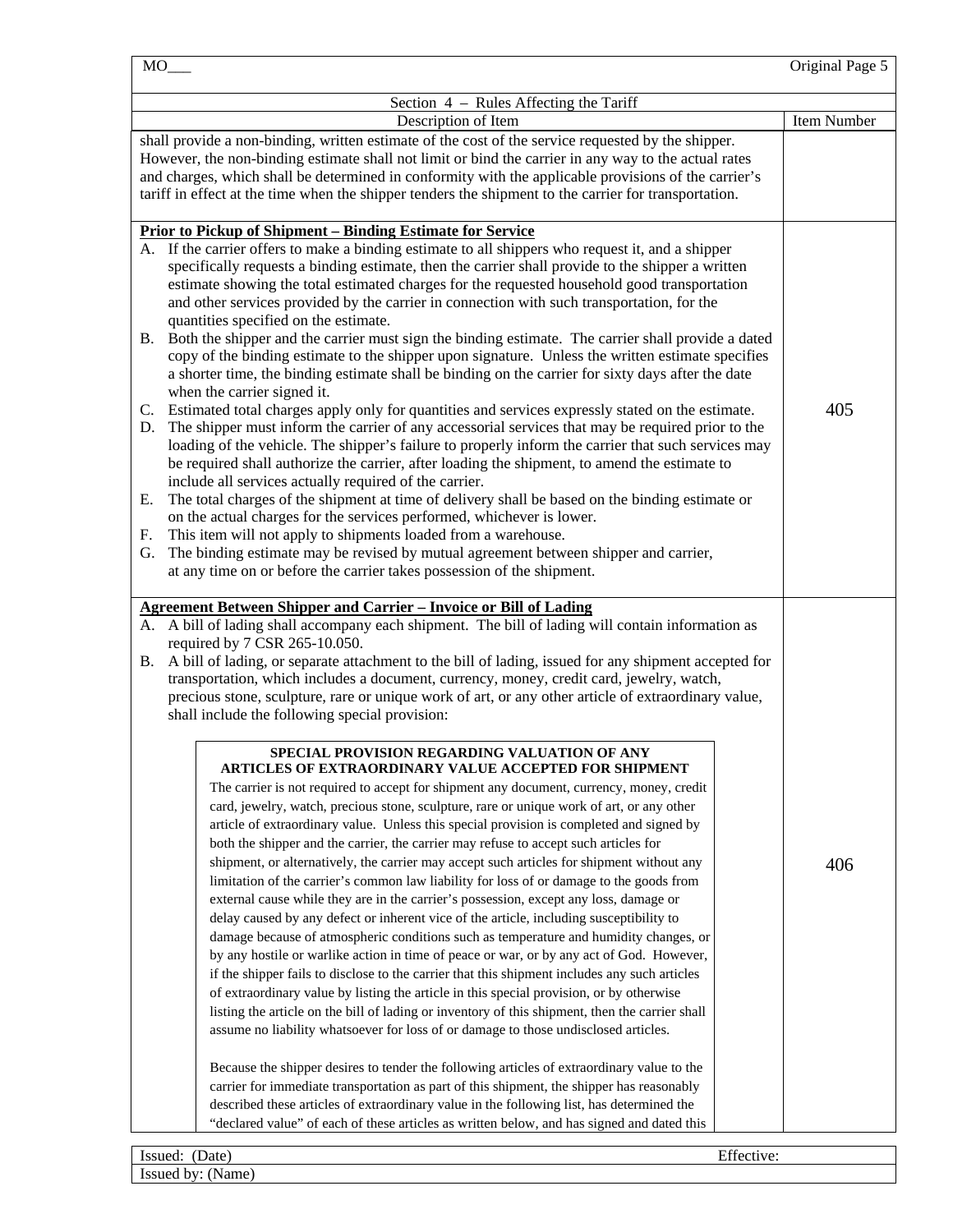| MO             |                                                                                                                                                                                                                                                                                                                                                                                                                                                                                                                                                                                                                                                                                                                                                                                                                                                                                                                                                                                                                                                                                                                                                                                                                                                                                           |                 | Original Page 6 |
|----------------|-------------------------------------------------------------------------------------------------------------------------------------------------------------------------------------------------------------------------------------------------------------------------------------------------------------------------------------------------------------------------------------------------------------------------------------------------------------------------------------------------------------------------------------------------------------------------------------------------------------------------------------------------------------------------------------------------------------------------------------------------------------------------------------------------------------------------------------------------------------------------------------------------------------------------------------------------------------------------------------------------------------------------------------------------------------------------------------------------------------------------------------------------------------------------------------------------------------------------------------------------------------------------------------------|-----------------|-----------------|
|                | Section 4 – Rules Affecting the Tariff                                                                                                                                                                                                                                                                                                                                                                                                                                                                                                                                                                                                                                                                                                                                                                                                                                                                                                                                                                                                                                                                                                                                                                                                                                                    |                 |                 |
|                | Description of Item                                                                                                                                                                                                                                                                                                                                                                                                                                                                                                                                                                                                                                                                                                                                                                                                                                                                                                                                                                                                                                                                                                                                                                                                                                                                       |                 | Item Number     |
|                | special provision below. Therefore, in consideration of the carrier's acceptance for                                                                                                                                                                                                                                                                                                                                                                                                                                                                                                                                                                                                                                                                                                                                                                                                                                                                                                                                                                                                                                                                                                                                                                                                      |                 |                 |
|                | shipment of the described articles of extraordinary value, the shipper agrees that:                                                                                                                                                                                                                                                                                                                                                                                                                                                                                                                                                                                                                                                                                                                                                                                                                                                                                                                                                                                                                                                                                                                                                                                                       |                 |                 |
|                | (A) The carrier's liability for any loss of or damage to any of the described<br>articles shall be limited to the "declared value" of the damaged article, which is                                                                                                                                                                                                                                                                                                                                                                                                                                                                                                                                                                                                                                                                                                                                                                                                                                                                                                                                                                                                                                                                                                                       |                 |                 |
|                | written below next to the description of that article; and                                                                                                                                                                                                                                                                                                                                                                                                                                                                                                                                                                                                                                                                                                                                                                                                                                                                                                                                                                                                                                                                                                                                                                                                                                |                 |                 |
|                | (B) The shipper shall pay to the carrier an extra "declared value" charge, which<br>the carrier shall calculate at a specified rate for each \$ 100.00 of "declared<br>value" or fraction thereof, as shown in the applicable rate schedule within the<br>carrier's current tariff.                                                                                                                                                                                                                                                                                                                                                                                                                                                                                                                                                                                                                                                                                                                                                                                                                                                                                                                                                                                                       |                 |                 |
|                | Description of articles of extraordinary value:                                                                                                                                                                                                                                                                                                                                                                                                                                                                                                                                                                                                                                                                                                                                                                                                                                                                                                                                                                                                                                                                                                                                                                                                                                           | Declared value: |                 |
|                |                                                                                                                                                                                                                                                                                                                                                                                                                                                                                                                                                                                                                                                                                                                                                                                                                                                                                                                                                                                                                                                                                                                                                                                                                                                                                           |                 |                 |
|                |                                                                                                                                                                                                                                                                                                                                                                                                                                                                                                                                                                                                                                                                                                                                                                                                                                                                                                                                                                                                                                                                                                                                                                                                                                                                                           |                 |                 |
|                |                                                                                                                                                                                                                                                                                                                                                                                                                                                                                                                                                                                                                                                                                                                                                                                                                                                                                                                                                                                                                                                                                                                                                                                                                                                                                           |                 |                 |
|                | (additional lines may be added as necessary)                                                                                                                                                                                                                                                                                                                                                                                                                                                                                                                                                                                                                                                                                                                                                                                                                                                                                                                                                                                                                                                                                                                                                                                                                                              |                 |                 |
|                | Shipper's signature:                                                                                                                                                                                                                                                                                                                                                                                                                                                                                                                                                                                                                                                                                                                                                                                                                                                                                                                                                                                                                                                                                                                                                                                                                                                                      | Date:           |                 |
|                | Carrier's signature                                                                                                                                                                                                                                                                                                                                                                                                                                                                                                                                                                                                                                                                                                                                                                                                                                                                                                                                                                                                                                                                                                                                                                                                                                                                       | Date:           |                 |
|                |                                                                                                                                                                                                                                                                                                                                                                                                                                                                                                                                                                                                                                                                                                                                                                                                                                                                                                                                                                                                                                                                                                                                                                                                                                                                                           |                 |                 |
| (5)<br>(6)     | The amount of estimated charges and method of payment of total tariff charge;<br>Maximum amount required to be paid in cash, personal check, certified check, bank<br>check, or credit card to relinquish possession of a C.O.D. shipment when actual charges<br>exceed estimated charges;<br>All special services being provided by carrier at the request of the shipper, consignor,<br>consignee or owner of the shipment;<br>(7) Signature of the shipper and motor carrier; and<br>(8) General description of the property being transported, except that the bill of lading shall<br>include a specific description of the shipper's property, or shall attach a separate<br>inventory:<br>(a)<br>Whenever the shipper's property will be loaded on the same vehicle with any<br>shipment belonging to another shipper;<br>Whenever the shipper will release the shipment to the carrier at a value not<br>(b)<br>exceeding sixty cents (\$0.60) per pound per article in conformity with Item 420 of<br>this tariff; or<br>Whenever the carrier has agreed to accept for shipment, as provided in Item 418 of<br>(c)<br>this tariff, any articles of extraordinary value which shall be specifically described<br>in the special provision prescribed in paragraph B of this item. |                 |                 |
|                | <b>Agreement Between Shipper and Carrier - Exclusive Use of the Vehicle</b><br>The shipper shall have exclusive use of the vehicle, unless the carrier otherwise informs the shipper<br>before loading the shipper's goods.                                                                                                                                                                                                                                                                                                                                                                                                                                                                                                                                                                                                                                                                                                                                                                                                                                                                                                                                                                                                                                                               |                 | 407             |
| shipper.       | <b>Agreement Between Shipper and Carrier - Multiple Shippers</b><br>If the carrier transports shipments for multiple shippers on the same vehicle at the same time, then the<br>carrier shall not charge one shipper for any time spent loading and/or unloading goods for a different                                                                                                                                                                                                                                                                                                                                                                                                                                                                                                                                                                                                                                                                                                                                                                                                                                                                                                                                                                                                    |                 | 408             |
|                |                                                                                                                                                                                                                                                                                                                                                                                                                                                                                                                                                                                                                                                                                                                                                                                                                                                                                                                                                                                                                                                                                                                                                                                                                                                                                           |                 |                 |
| Issued: (Date) | Issued by: (Name)                                                                                                                                                                                                                                                                                                                                                                                                                                                                                                                                                                                                                                                                                                                                                                                                                                                                                                                                                                                                                                                                                                                                                                                                                                                                         | Effective:      |                 |
|                |                                                                                                                                                                                                                                                                                                                                                                                                                                                                                                                                                                                                                                                                                                                                                                                                                                                                                                                                                                                                                                                                                                                                                                                                                                                                                           |                 |                 |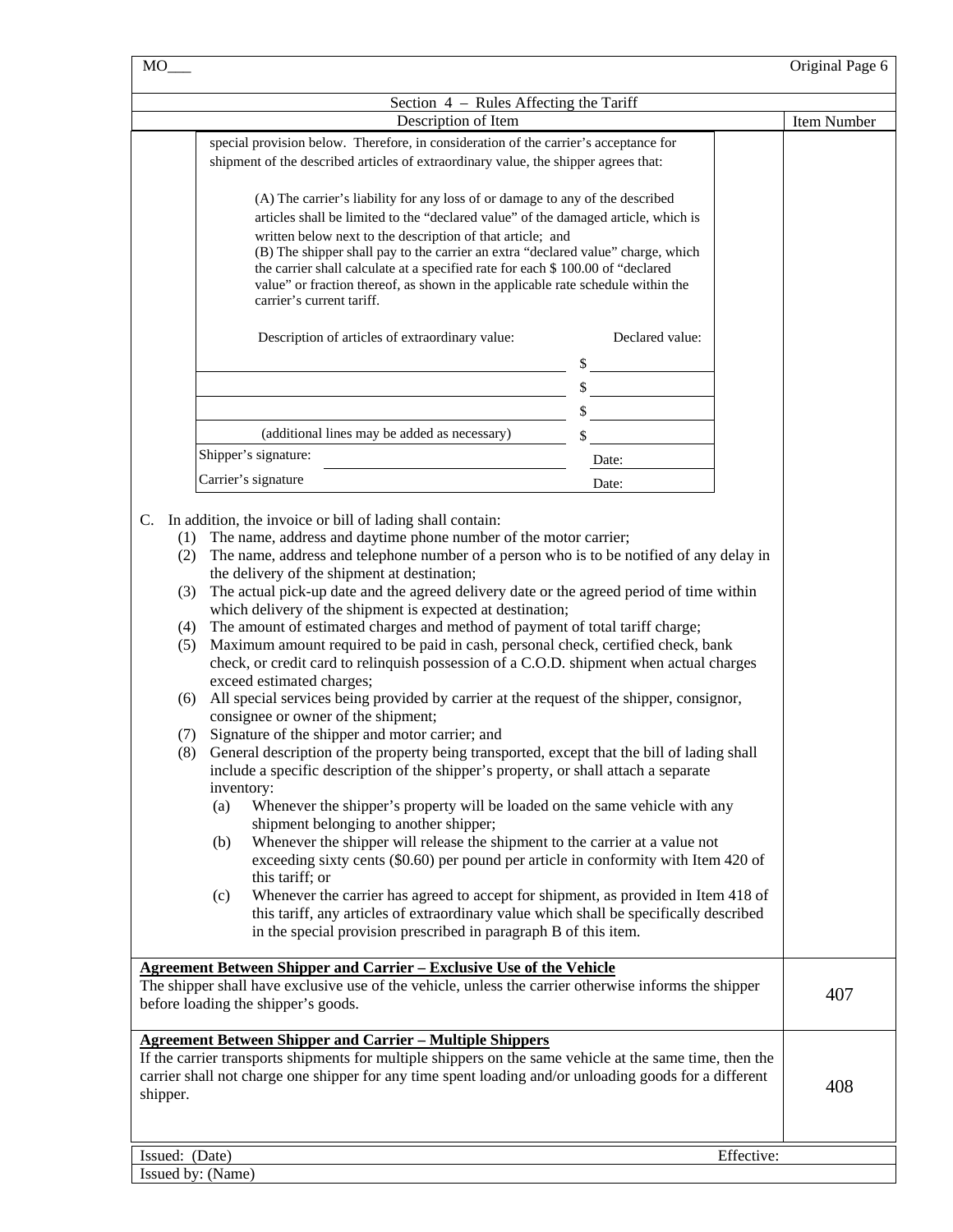|                                                                                                                                                                                                                                                                                                                                                                                                                                                                                                                                                                                                                                                                                                                                                                                                                                                                                                                                                                                                                                                                                                                                                                                                                                                                                                                                                                                                                                                                                                                                                                                                                                                                                                                                                                                                                                                                                                                                                                                                                                                                                                                                                                                                                                                                                                                                                                       | Original Page 7 |
|-----------------------------------------------------------------------------------------------------------------------------------------------------------------------------------------------------------------------------------------------------------------------------------------------------------------------------------------------------------------------------------------------------------------------------------------------------------------------------------------------------------------------------------------------------------------------------------------------------------------------------------------------------------------------------------------------------------------------------------------------------------------------------------------------------------------------------------------------------------------------------------------------------------------------------------------------------------------------------------------------------------------------------------------------------------------------------------------------------------------------------------------------------------------------------------------------------------------------------------------------------------------------------------------------------------------------------------------------------------------------------------------------------------------------------------------------------------------------------------------------------------------------------------------------------------------------------------------------------------------------------------------------------------------------------------------------------------------------------------------------------------------------------------------------------------------------------------------------------------------------------------------------------------------------------------------------------------------------------------------------------------------------------------------------------------------------------------------------------------------------------------------------------------------------------------------------------------------------------------------------------------------------------------------------------------------------------------------------------------------------|-----------------|
| Section 4 – Rules Affecting the Tariff                                                                                                                                                                                                                                                                                                                                                                                                                                                                                                                                                                                                                                                                                                                                                                                                                                                                                                                                                                                                                                                                                                                                                                                                                                                                                                                                                                                                                                                                                                                                                                                                                                                                                                                                                                                                                                                                                                                                                                                                                                                                                                                                                                                                                                                                                                                                |                 |
| Description of Item                                                                                                                                                                                                                                                                                                                                                                                                                                                                                                                                                                                                                                                                                                                                                                                                                                                                                                                                                                                                                                                                                                                                                                                                                                                                                                                                                                                                                                                                                                                                                                                                                                                                                                                                                                                                                                                                                                                                                                                                                                                                                                                                                                                                                                                                                                                                                   | Item Number     |
| <b>Agreement Between Shipper and Carrier - Date of Service</b>                                                                                                                                                                                                                                                                                                                                                                                                                                                                                                                                                                                                                                                                                                                                                                                                                                                                                                                                                                                                                                                                                                                                                                                                                                                                                                                                                                                                                                                                                                                                                                                                                                                                                                                                                                                                                                                                                                                                                                                                                                                                                                                                                                                                                                                                                                        |                 |
| The carrier shall pick up and deliver the shipment on a date agreed to between shipper and carrier.<br>The carrier shall not demand or collect any additional charge for the pickup and delivery on the<br>agreed date, of any shipment moving exclusively within a commercial zone or between contiguous<br>municipalities.                                                                                                                                                                                                                                                                                                                                                                                                                                                                                                                                                                                                                                                                                                                                                                                                                                                                                                                                                                                                                                                                                                                                                                                                                                                                                                                                                                                                                                                                                                                                                                                                                                                                                                                                                                                                                                                                                                                                                                                                                                          | 409             |
| <b>Agreement Between Shipper and Carrier - Seasonal Rates</b>                                                                                                                                                                                                                                                                                                                                                                                                                                                                                                                                                                                                                                                                                                                                                                                                                                                                                                                                                                                                                                                                                                                                                                                                                                                                                                                                                                                                                                                                                                                                                                                                                                                                                                                                                                                                                                                                                                                                                                                                                                                                                                                                                                                                                                                                                                         |                 |
| A. Season 1 rates apply at all times of the year, except when another seasonal rate is applicable<br>under paragraph B of this item.<br>B. Other seasonal rates apply only during the following period(s):<br>a.m. on<br>a.m. on<br>(Additional seasons may be defined as needed by the carrier.)                                                                                                                                                                                                                                                                                                                                                                                                                                                                                                                                                                                                                                                                                                                                                                                                                                                                                                                                                                                                                                                                                                                                                                                                                                                                                                                                                                                                                                                                                                                                                                                                                                                                                                                                                                                                                                                                                                                                                                                                                                                                     | 410             |
| Agreement Between Shipper and Carrier - Amendments to the Bill of Lading                                                                                                                                                                                                                                                                                                                                                                                                                                                                                                                                                                                                                                                                                                                                                                                                                                                                                                                                                                                                                                                                                                                                                                                                                                                                                                                                                                                                                                                                                                                                                                                                                                                                                                                                                                                                                                                                                                                                                                                                                                                                                                                                                                                                                                                                                              |                 |
| Any alteration, addition or erasure on the bill of lading shall be unenforceable, unless the carrier or its<br>agent has clearly noted the change on the bill of lading.                                                                                                                                                                                                                                                                                                                                                                                                                                                                                                                                                                                                                                                                                                                                                                                                                                                                                                                                                                                                                                                                                                                                                                                                                                                                                                                                                                                                                                                                                                                                                                                                                                                                                                                                                                                                                                                                                                                                                                                                                                                                                                                                                                                              | 411             |
| <b>Agreement Between Shipper and Carrier - Rounding of Rates and Charges</b><br>In computing a rate or charge, any amount of less than one-half cent is rounded down and any<br>amount over one-half cent is round up.                                                                                                                                                                                                                                                                                                                                                                                                                                                                                                                                                                                                                                                                                                                                                                                                                                                                                                                                                                                                                                                                                                                                                                                                                                                                                                                                                                                                                                                                                                                                                                                                                                                                                                                                                                                                                                                                                                                                                                                                                                                                                                                                                | 412             |
| <b>Agreement Between Shipper and Carrier - Hourly Rate Computed</b><br>A. Hourly rates for any service shall apply to the total time spent actually performing that service,<br>calculated in 60-minute hours.<br>(1) Hourly charges for transportation service shall be applicable from the time when the<br>carrier's vehicle and crew are dispatched from the carrier's terminal until they return there,<br>except that the carrier shall not apply transportation charges to any portion of that time spent<br>in performing any services for which separate charges are applicable, as provided in the<br>Accessorial Services section of this tariff.<br>(2) In addition to stating the total time to which the hourly rate for transportation service<br>applies, the carrier's freight bill or invoice shall separately itemize the time spent traveling<br>from the carrier's terminal to the place of origin of the shipment, and the return travel time<br>from the destination of the shipment to the carrier's terminal.<br>B. Any portion of the total time in excess of the nearest whole multiple of 60 minutes shall be<br>rounded to the nearest quarter-hour (15-minute interval) as follows:<br>(1) Periods of 7 minutes or less shall be rounded down to the preceding whole hour;<br>Periods greater than 7 minutes, but not greater than 22 minutes, shall be rounded to the<br>(2)<br>quarter-hour, <i>i.e.</i> , 15 minutes;<br>(3) Periods greater than 22 minutes, but not greater than 37 minutes, shall be rounded to the<br>half-hour, i.e., 30 minutes;<br>Periods greater than 37 minutes, but not greater than 52 minutes, shall be rounded to<br>(4)<br>three-fourths of an hour, i.e., 45 minutes;<br>(5) Periods greater than 52 minutes, but not greater than 60 minutes, shall be rounded up to<br>the next whole hour.<br>For example: If the total time of service is actually 4 hours and 8 minutes, then the hourly rate<br>shall apply to a period of 4 hours and 15 minutes, or $4\frac{1}{4}$ hours; or if the total service time is<br>actually 2 hours and 7 minutes, then the hourly rate shall apply to a period of 2:00 hours.<br>D. The provisions in this item shall be subject to the provisions of item 414, and any other provision<br>in this tariff that requires a minimum rate or charge for the service. | 413             |
| <b>Agreement Between Shipper and Carrier - Minimum Rates and Charges</b><br>A. Except as otherwise provided in this item, or in the applicable item within section 5 of this tariff,<br>the carrier shall charge for a minimum of 1 hour of service at the lowest applicable hourly rate or<br>charge shown in the applicable item in section 5 of this tariff.                                                                                                                                                                                                                                                                                                                                                                                                                                                                                                                                                                                                                                                                                                                                                                                                                                                                                                                                                                                                                                                                                                                                                                                                                                                                                                                                                                                                                                                                                                                                                                                                                                                                                                                                                                                                                                                                                                                                                                                                       | 414             |
| Effective:<br>Issued: (Date)                                                                                                                                                                                                                                                                                                                                                                                                                                                                                                                                                                                                                                                                                                                                                                                                                                                                                                                                                                                                                                                                                                                                                                                                                                                                                                                                                                                                                                                                                                                                                                                                                                                                                                                                                                                                                                                                                                                                                                                                                                                                                                                                                                                                                                                                                                                                          |                 |
| Issued by: (Name)                                                                                                                                                                                                                                                                                                                                                                                                                                                                                                                                                                                                                                                                                                                                                                                                                                                                                                                                                                                                                                                                                                                                                                                                                                                                                                                                                                                                                                                                                                                                                                                                                                                                                                                                                                                                                                                                                                                                                                                                                                                                                                                                                                                                                                                                                                                                                     |                 |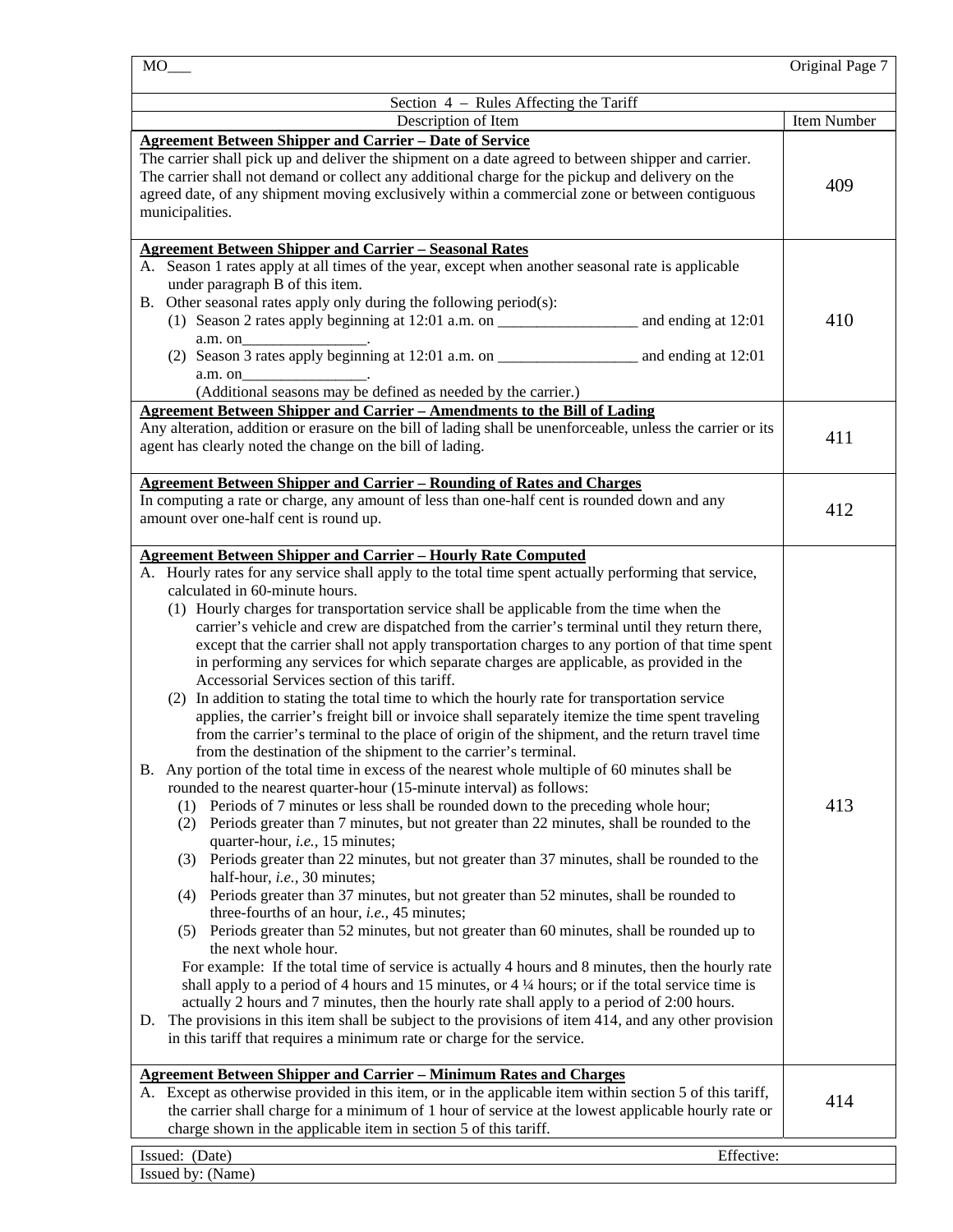| $MO$ <sub>___</sub>                                                                                                                                                                                                                                                                                                                                                                                                                                                                                                                                                                                                                                                                                                                                                                                                                                                                                                                                                                                                                                                                                                                                                                                                                                                                                                                                                                                                                                                                                                                                                                                                                                                                                                                                                                                                                                                                                                                                                                                                                                                                                                                                                                                                                               | Original Page 8 |
|---------------------------------------------------------------------------------------------------------------------------------------------------------------------------------------------------------------------------------------------------------------------------------------------------------------------------------------------------------------------------------------------------------------------------------------------------------------------------------------------------------------------------------------------------------------------------------------------------------------------------------------------------------------------------------------------------------------------------------------------------------------------------------------------------------------------------------------------------------------------------------------------------------------------------------------------------------------------------------------------------------------------------------------------------------------------------------------------------------------------------------------------------------------------------------------------------------------------------------------------------------------------------------------------------------------------------------------------------------------------------------------------------------------------------------------------------------------------------------------------------------------------------------------------------------------------------------------------------------------------------------------------------------------------------------------------------------------------------------------------------------------------------------------------------------------------------------------------------------------------------------------------------------------------------------------------------------------------------------------------------------------------------------------------------------------------------------------------------------------------------------------------------------------------------------------------------------------------------------------------------|-----------------|
| Section 4 – Rules Affecting the Tariff                                                                                                                                                                                                                                                                                                                                                                                                                                                                                                                                                                                                                                                                                                                                                                                                                                                                                                                                                                                                                                                                                                                                                                                                                                                                                                                                                                                                                                                                                                                                                                                                                                                                                                                                                                                                                                                                                                                                                                                                                                                                                                                                                                                                            |                 |
| Description of Item                                                                                                                                                                                                                                                                                                                                                                                                                                                                                                                                                                                                                                                                                                                                                                                                                                                                                                                                                                                                                                                                                                                                                                                                                                                                                                                                                                                                                                                                                                                                                                                                                                                                                                                                                                                                                                                                                                                                                                                                                                                                                                                                                                                                                               | Item Number     |
| <b>Agreement Between Shipper and Carrier - Regular Service Hours</b><br>Regular service hours are Monday thru Friday. Exception: Service provided on any holiday that<br>falls during regular service hours shall be overtime service.                                                                                                                                                                                                                                                                                                                                                                                                                                                                                                                                                                                                                                                                                                                                                                                                                                                                                                                                                                                                                                                                                                                                                                                                                                                                                                                                                                                                                                                                                                                                                                                                                                                                                                                                                                                                                                                                                                                                                                                                            | 415             |
| <b>Agreement Between Shipper and Carrier - Overtime Service Hours</b><br>Overtime service hours are any time on Saturdays, Sundays and holidays. The following days are<br>holidays: (Carrier shall list all holidays to be counted as overtime service hours.)                                                                                                                                                                                                                                                                                                                                                                                                                                                                                                                                                                                                                                                                                                                                                                                                                                                                                                                                                                                                                                                                                                                                                                                                                                                                                                                                                                                                                                                                                                                                                                                                                                                                                                                                                                                                                                                                                                                                                                                   | 416             |
| <b>Agreement Between Shipper and Carrier - Payment of Third Party Service Charges</b><br>A. If the carrier arranges for the services of a third party at the request of the shipper or shipper's<br>agent, the carrier shall not thereby assume responsibility for the activities or conduct of the third<br>party, the amount of the third party's charges, or the quantity or quality of the third party's<br>services.<br>The following rules apply if the carrier, at the shipper's request, advances payment of reasonable<br>В.<br>charges for third party services ("third party service charges") then:<br>(1) The carrier shall charge the shipper and collect these third party service charges in<br>addition to the applicable rates and charges shown on the carrier's bill of lading;<br>The carrier shall support these third party service charges by providing the shipper with a<br>(2)<br>copy of the third party's invoice or billing statement showing the services rendered, and<br>the amounts the carrier paid for those services. If the carrier has not received the third<br>party's invoice or billing statement before loading the shipper's goods, then the carrier<br>shall provide it to the shipper as soon as possible thereafter; and<br>The shipper shall reimburse the carrier for its payment of third-party service charges,<br>(3)<br>which are supported as required in this item.                                                                                                                                                                                                                                                                                                                                                                                                                                                                                                                                                                                                                                                                                                                                                                                                                       | 417             |
| Agreement Between Shipper and Carrier -Valuation of the Shipment ALL CARRIERS<br>SHALL OFFER EITHER STANDARD VALUATION OR RELEASED VALUE TO ALL<br>SHIPPERS, AT NO EXTRA COST TO THE SHIPPER, BUT SHALL NOT OFFER BOTH.<br>(Check only one option)<br>$\Box$ Standard Valuation OR $\Box$ Released Value<br>A. As used in this tariff, the terms "valuation", "released value" and "declared value" each refer<br>to the value of the property tendered by the shipper to the carrier for shipment, as determined<br>by different methods. Different valuation methods can result in differing amounts of<br>valuation, which limit the carrier's maximum liability to the shipper for any loss of or damage<br>to the property while in the possession of the carrier.<br>B. The carrier shall be liable for physical loss of or damage to any article accepted for<br>immediate shipment, while in the possession of the carrier, up to the maximum valuation of<br>the lost or damaged article as determined in accordance with the applicable provisions in this<br>tariff, EXCEPT loss, damage or delay caused by or resulting:<br>(1) If the shipper includes perishable, dangerous, or hazardous articles in the shipment<br>without the knowledge of the carrier;<br>(2) From defect or inherent vice of the article, including susceptibility to damage because of<br>atmospheric conditions such as temperature and humidity changes;<br>(3) From hostile or warlike action in time of peace or war; or<br>(4) From any Acts of God.<br>C. For all shipments transported wholly within a municipality, between contiguous<br>municipalities, or within a commercial zone, the carrier shall offer the shipper a choice of at<br>least two (2) valuation levels, which are described in and subject to the terms and conditions<br>provided in the following items in this tariff:<br>(1) DECLARED VALUE, as provided in item 420, "Valuation of Articles of Extraordinary<br>Value", for which the carrier may require the shipper to pay an extra charge as described<br>in that item. The carrier shall offer Declared Value to all shippers, at an extra charge<br>which shall be determined as provided in item 501 of this tariff; | 418             |
| Issued: (Date)<br>Effective:                                                                                                                                                                                                                                                                                                                                                                                                                                                                                                                                                                                                                                                                                                                                                                                                                                                                                                                                                                                                                                                                                                                                                                                                                                                                                                                                                                                                                                                                                                                                                                                                                                                                                                                                                                                                                                                                                                                                                                                                                                                                                                                                                                                                                      |                 |

Issued by: (Name)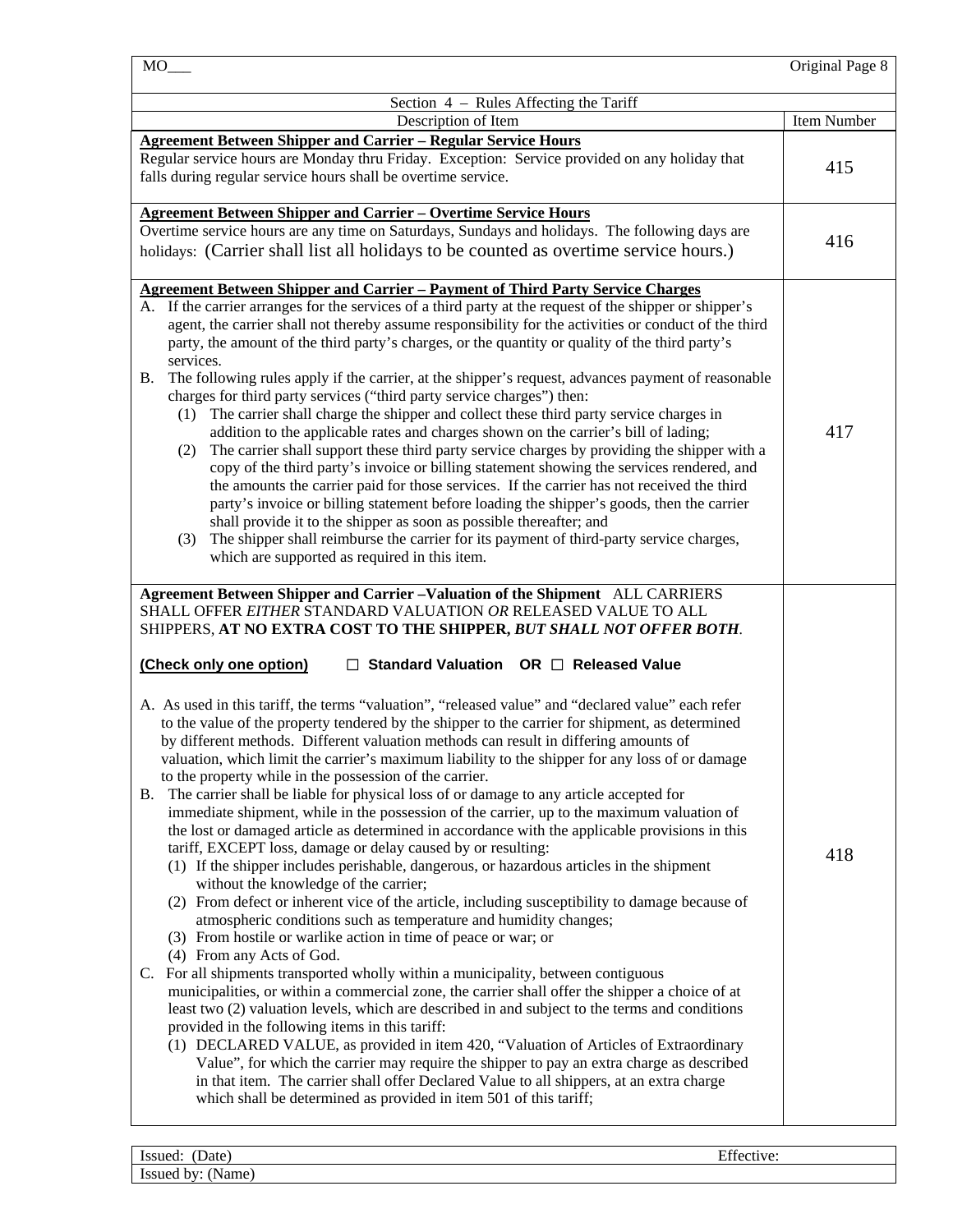|                                                                                                                                                                                                                                                                                                                                                                                                                                                                                                                                                                                                                                                                                                                                                                                                                                                                                                                                                                                                                                                                                                                                                                                                                                                                                                                                                                                                                                                                                                                                                                                                                                                                                                                                                                                                                                                                                                                                                                                                                                                                                                                                                                                                                                                                                                                                                                                                                                                                                                                                                                                                                                                                                                                                                                                                                                                                                                                                                                                                                                                                                                                                                                                                                                                                                                                                                                                                                                                                                                                                                                       | Original Page 9    |
|-----------------------------------------------------------------------------------------------------------------------------------------------------------------------------------------------------------------------------------------------------------------------------------------------------------------------------------------------------------------------------------------------------------------------------------------------------------------------------------------------------------------------------------------------------------------------------------------------------------------------------------------------------------------------------------------------------------------------------------------------------------------------------------------------------------------------------------------------------------------------------------------------------------------------------------------------------------------------------------------------------------------------------------------------------------------------------------------------------------------------------------------------------------------------------------------------------------------------------------------------------------------------------------------------------------------------------------------------------------------------------------------------------------------------------------------------------------------------------------------------------------------------------------------------------------------------------------------------------------------------------------------------------------------------------------------------------------------------------------------------------------------------------------------------------------------------------------------------------------------------------------------------------------------------------------------------------------------------------------------------------------------------------------------------------------------------------------------------------------------------------------------------------------------------------------------------------------------------------------------------------------------------------------------------------------------------------------------------------------------------------------------------------------------------------------------------------------------------------------------------------------------------------------------------------------------------------------------------------------------------------------------------------------------------------------------------------------------------------------------------------------------------------------------------------------------------------------------------------------------------------------------------------------------------------------------------------------------------------------------------------------------------------------------------------------------------------------------------------------------------------------------------------------------------------------------------------------------------------------------------------------------------------------------------------------------------------------------------------------------------------------------------------------------------------------------------------------------------------------------------------------------------------------------------------------------------|--------------------|
| Section 4 - Rules Affecting the Tariff                                                                                                                                                                                                                                                                                                                                                                                                                                                                                                                                                                                                                                                                                                                                                                                                                                                                                                                                                                                                                                                                                                                                                                                                                                                                                                                                                                                                                                                                                                                                                                                                                                                                                                                                                                                                                                                                                                                                                                                                                                                                                                                                                                                                                                                                                                                                                                                                                                                                                                                                                                                                                                                                                                                                                                                                                                                                                                                                                                                                                                                                                                                                                                                                                                                                                                                                                                                                                                                                                                                                |                    |
|                                                                                                                                                                                                                                                                                                                                                                                                                                                                                                                                                                                                                                                                                                                                                                                                                                                                                                                                                                                                                                                                                                                                                                                                                                                                                                                                                                                                                                                                                                                                                                                                                                                                                                                                                                                                                                                                                                                                                                                                                                                                                                                                                                                                                                                                                                                                                                                                                                                                                                                                                                                                                                                                                                                                                                                                                                                                                                                                                                                                                                                                                                                                                                                                                                                                                                                                                                                                                                                                                                                                                                       |                    |
| Description of Item<br><b>Agreement Between Shipper and Carrier - Valuation of Articles of Extraordinary Value</b><br>A. The carrier shall not accept for shipment any document, currency, money, credit card, jewelry,<br>watch, precious stone, sculpture, rare or unique work of art, or any other article of extraordinary<br>value, which is not specifically listed on the bill of lading or the inventory. The carrier shall<br>assume no liability for any loss of or damage to any of these articles, which is not specifically<br>listed on the bill of lading or inventory.<br>If the carrier accepts for shipment any article of extraordinary value, which is specifically listed<br><b>B.</b><br>on the bill of lading or the inventory, then the exclusion of the carrier's liability as provided in<br>paragraph A of this item shall not apply to that article, and, except as otherwise provided in<br>paragraph C of this item, the carrier's liability for any loss of or damage to the article of<br>extraordinary value shall be determined in accordance with the provisions in item 420, "Released<br>Value of Shipment"(or, if applicable, "Standard Valuation").<br>CONDITIONS: With reference to any articles of extraordinary value that the carrier knowingly<br>C.<br>accepts for shipment, the carrier may limit its liability for loss of or damage to such articles to a<br>maximum amount not exceeding a "declared value" determined by the shipper, if, before the<br>carrier takes possession of any article of extraordinary value, the shipper has signed a special<br>provision contained in the bill of lading, which:<br>(1) Reasonably describes the specific article of extraordinary value;<br>(2) States the "declared value" of the described article (in whole dollars), which shall be<br>determined by the shipper, and which shall not be subject to depreciation in calculating the<br>value of any claim by the shipper against the carrier for any loss of or damage to the<br>described article;<br>(3) Provides that, in consideration of the carrier's acceptance of the described article for<br>shipment, the shipper agrees that:<br>(A) The carrier's liability for any loss of or damage to the described article shall be limited<br>to the "declared value" written on the invoice or bill of lading; and<br>(B) The shipper shall pay to the carrier an extra "declared value" charge, which the carrier<br>shall calculate at a specified rate for each \$ 100.00 of "declared value" or fraction<br>thereof, as shown in the applicable rate schedule within the carrier's current tariff.<br>D. On the bill of lading for the shipment, the carrier shall state the "declared value" charge for all<br>articles of extraordinary value specifically listed on the bill of lading, which the carrier has<br>accepted for shipment in conformity with the conditions stated in paragraph C of this item.<br>If the carrier accepts any article of extraordinary value for shipment, which is listed on either the<br>Е.<br>bill of lading or the inventory, when any of the conditions stated in paragraph C of this item have<br>not been met with reference to that article, then the carrier shall not be entitled to charge,<br>demand, collect or receive any "declared value" charge for that article, and the carrier's liability<br>for any loss of or damage to those articles of extraordinary value shall be determined in<br>accordance with the provisions in item 420 of this tariff. | Item Number<br>419 |
| <b>Agreement Between Shipper and Carrier - Standard Valuation</b><br>Except as otherwise provided in Item 420 – Valuation of Articles of Extraordinary Value, the<br>maximum value of any claim against the carrier for loss of or damage to any articles while in the<br>carrier's possession shall be determined as follows:<br>(1) For the total loss of any article, the value of the claim shall be equivalent to the fair market<br>value of the article at the time of the loss (less any salvage value, if applicable). "Fair<br>market value" means the amount of money that a willing buyer would pay, in cash, to a<br>willing seller for the purchase of the article in its present location and condition, when<br>neither party is acting under any compulsion. The fair market value of any article of<br>household goods shall be determined by subtracting the applicable amount of depreciation<br>from the purchase price paid by the shipper for that article.<br>(2) For physical damage to any article, other than a total loss, the value of the claim shall be<br>equivalent to the difference between the fair market value of the article before it sustained<br>the damage, and the fair market value of the article after it was damaged. The difference in<br>the fair market value of any article of household goods before and after it was damaged shall<br>be deemed to be equivalent to the reasonable cost of repairs that are necessary to restore the<br>damaged article to the same condition and usefulness that it had immediately before it was                                                                                                                                                                                                                                                                                                                                                                                                                                                                                                                                                                                                                                                                                                                                                                                                                                                                                                                                                                                                                                                                                                                                                                                                                                                                                                                                                                                                                                                                                                                                                                                                                                                                                                                                                                                                                                                                                                                                                                              | 420                |
| Issued: (Date)                                                                                                                                                                                                                                                                                                                                                                                                                                                                                                                                                                                                                                                                                                                                                                                                                                                                                                                                                                                                                                                                                                                                                                                                                                                                                                                                                                                                                                                                                                                                                                                                                                                                                                                                                                                                                                                                                                                                                                                                                                                                                                                                                                                                                                                                                                                                                                                                                                                                                                                                                                                                                                                                                                                                                                                                                                                                                                                                                                                                                                                                                                                                                                                                                                                                                                                                                                                                                                                                                                                                                        | Effective:         |
| Issued by: (Name)                                                                                                                                                                                                                                                                                                                                                                                                                                                                                                                                                                                                                                                                                                                                                                                                                                                                                                                                                                                                                                                                                                                                                                                                                                                                                                                                                                                                                                                                                                                                                                                                                                                                                                                                                                                                                                                                                                                                                                                                                                                                                                                                                                                                                                                                                                                                                                                                                                                                                                                                                                                                                                                                                                                                                                                                                                                                                                                                                                                                                                                                                                                                                                                                                                                                                                                                                                                                                                                                                                                                                     |                    |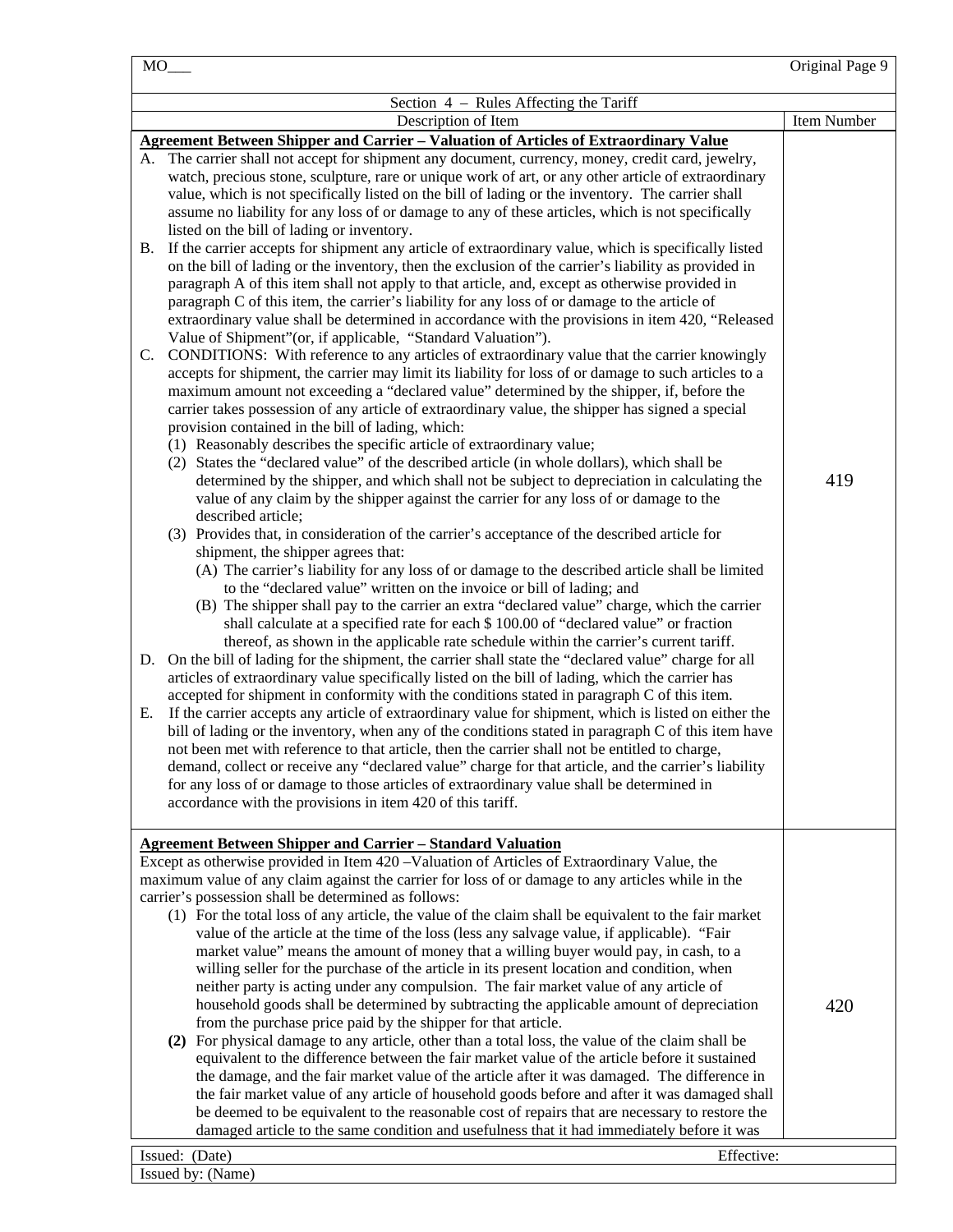| Section 4 – Rules Affecting the Tariff<br>Description of Item<br>damaged. However, if an article is physically damaged to an extent that the reasonable cost<br>of such repairs will exceed the fair market value of the article before it was damaged, then<br>the damaged article shall be deemed a total loss, and the measure of damages shall be<br>determined as provided in paragraph $B(1)$ of this item.<br>(Agreement Between Shipper and Carrier - Released Value of Shipment<br>A. In this tariff, "released value" means the valuation of the property tendered to the<br>carrier for shipment, when the shipper has released the shipment to the carrier upon an<br>express agreement that the carrier's maximum liability for loss of or damage shall be<br>limited to the released value of sixty cents (\$0.60) per pound per article, times the<br>actual weight, if known, or the estimated weight of any lost or damaged articles, in<br>pounds.<br>B. Except as otherwise specifically provided in this tariff, the shipper shall release the<br>shipment to the carrier at a released value not to exceed sixty cents (\$0.60) per pound<br>per article, multiplied by the actual weight, if known, or the estimated weight of any<br>lost or damaged articles, in pounds, in conformity with all the terms and conditions<br>stated in this item.<br>C. Except as otherwise specifically provided in this tariff, the carrier's maximum liability<br>for any loss of or damage to any article of property listed in the bill of lading or<br>inventory, shall be limited to the amount of the actual loss or damage not exceeding<br>sixty cents (\$0.60) per pound per article, multiplied by the actual weight, if known, or<br>the estimated weight of the lost or damaged article, in pounds. The released value as<br>determined by this rule shall apply to any claim resulting from the carrier's<br>performance or failure to perform any service, including accessorial services, which<br>carrier has contracted to perform.<br>D. Except when the actual weight of a lost or damaged article at the time when the carrier<br>accepted it for shipment is known, the carrier shall determine the total estimated weight<br>of each lost or damaged article in accordance with the Military/Industry Table of<br>Weights and Depreciation Guide, as adopted by the American Moving and Storage<br>Association (effective April 1, 2000).<br>E. The carrier shall include the following form within the bill of lading: "Shipper has<br>released this shipment at a released value not exceeding sixty cents (\$0.60) per pound<br>per article", except with reference to any articles of extraordinary value that are<br>specifically described in a special provision in the bill of lading, signed by the shipper,<br>which the carrier has accepted for shipment at a higher declared value."<br>The carrier shall offer the shipper this "released value" at no extra cost, and shall not<br>F. | Item Number |
|-------------------------------------------------------------------------------------------------------------------------------------------------------------------------------------------------------------------------------------------------------------------------------------------------------------------------------------------------------------------------------------------------------------------------------------------------------------------------------------------------------------------------------------------------------------------------------------------------------------------------------------------------------------------------------------------------------------------------------------------------------------------------------------------------------------------------------------------------------------------------------------------------------------------------------------------------------------------------------------------------------------------------------------------------------------------------------------------------------------------------------------------------------------------------------------------------------------------------------------------------------------------------------------------------------------------------------------------------------------------------------------------------------------------------------------------------------------------------------------------------------------------------------------------------------------------------------------------------------------------------------------------------------------------------------------------------------------------------------------------------------------------------------------------------------------------------------------------------------------------------------------------------------------------------------------------------------------------------------------------------------------------------------------------------------------------------------------------------------------------------------------------------------------------------------------------------------------------------------------------------------------------------------------------------------------------------------------------------------------------------------------------------------------------------------------------------------------------------------------------------------------------------------------------------------------------------------------------------------------------------------------------------------------------------------------------------------------------------------------------------------------------------------------------------------------------------------------------------------------------------------------------------------------------------------------------------------------------------------------------------------------------------------------|-------------|
|                                                                                                                                                                                                                                                                                                                                                                                                                                                                                                                                                                                                                                                                                                                                                                                                                                                                                                                                                                                                                                                                                                                                                                                                                                                                                                                                                                                                                                                                                                                                                                                                                                                                                                                                                                                                                                                                                                                                                                                                                                                                                                                                                                                                                                                                                                                                                                                                                                                                                                                                                                                                                                                                                                                                                                                                                                                                                                                                                                                                                                     |             |
|                                                                                                                                                                                                                                                                                                                                                                                                                                                                                                                                                                                                                                                                                                                                                                                                                                                                                                                                                                                                                                                                                                                                                                                                                                                                                                                                                                                                                                                                                                                                                                                                                                                                                                                                                                                                                                                                                                                                                                                                                                                                                                                                                                                                                                                                                                                                                                                                                                                                                                                                                                                                                                                                                                                                                                                                                                                                                                                                                                                                                                     |             |
| charge the shipper any hourly rate, or any extra fee or charge, for determining the<br>estimated weight of any lost or damaged articles as provided in this item.<br>If the actual weight of any lost or damaged article at the time when the carrier accepted<br>G.<br>it for shipment is unknown, and the article is not sufficiently described in the bill of<br>lading or the inventory to estimate the weight of that article in accordance with the<br>Military/Industry Table of Weights and Depreciation Guide, then the carrier shall<br>determine, through inquiry of the shipper or inspection of the damaged articles, or<br>otherwise, the facts necessary to determine the estimated weight in accordance with the<br>Military/Industry Table of Weights and Depreciation Guide.<br>H. EXCEPTION: The provisions in this item shall not apply to any article of<br>extraordinary value, or to any other article so designated in writing in the bill of lading,<br>which the carrier has accepted for shipment at a higher "declared value" in conformity<br>with the conditions stated in paragraph C of item 419, "Valuation of Articles of<br>Extraordinary Value".                                                                                                                                                                                                                                                                                                                                                                                                                                                                                                                                                                                                                                                                                                                                                                                                                                                                                                                                                                                                                                                                                                                                                                                                                                                                                                                                                                                                                                                                                                                                                                                                                                                                                                                                                                                                                                                | 420         |
| <b>Agreement Between Shipper and Carrier - Failure to Sign Bill of Lading</b><br>The bill of lading shall not be invalid because of the absence of the shipper's signature, if the                                                                                                                                                                                                                                                                                                                                                                                                                                                                                                                                                                                                                                                                                                                                                                                                                                                                                                                                                                                                                                                                                                                                                                                                                                                                                                                                                                                                                                                                                                                                                                                                                                                                                                                                                                                                                                                                                                                                                                                                                                                                                                                                                                                                                                                                                                                                                                                                                                                                                                                                                                                                                                                                                                                                                                                                                                                  | 421         |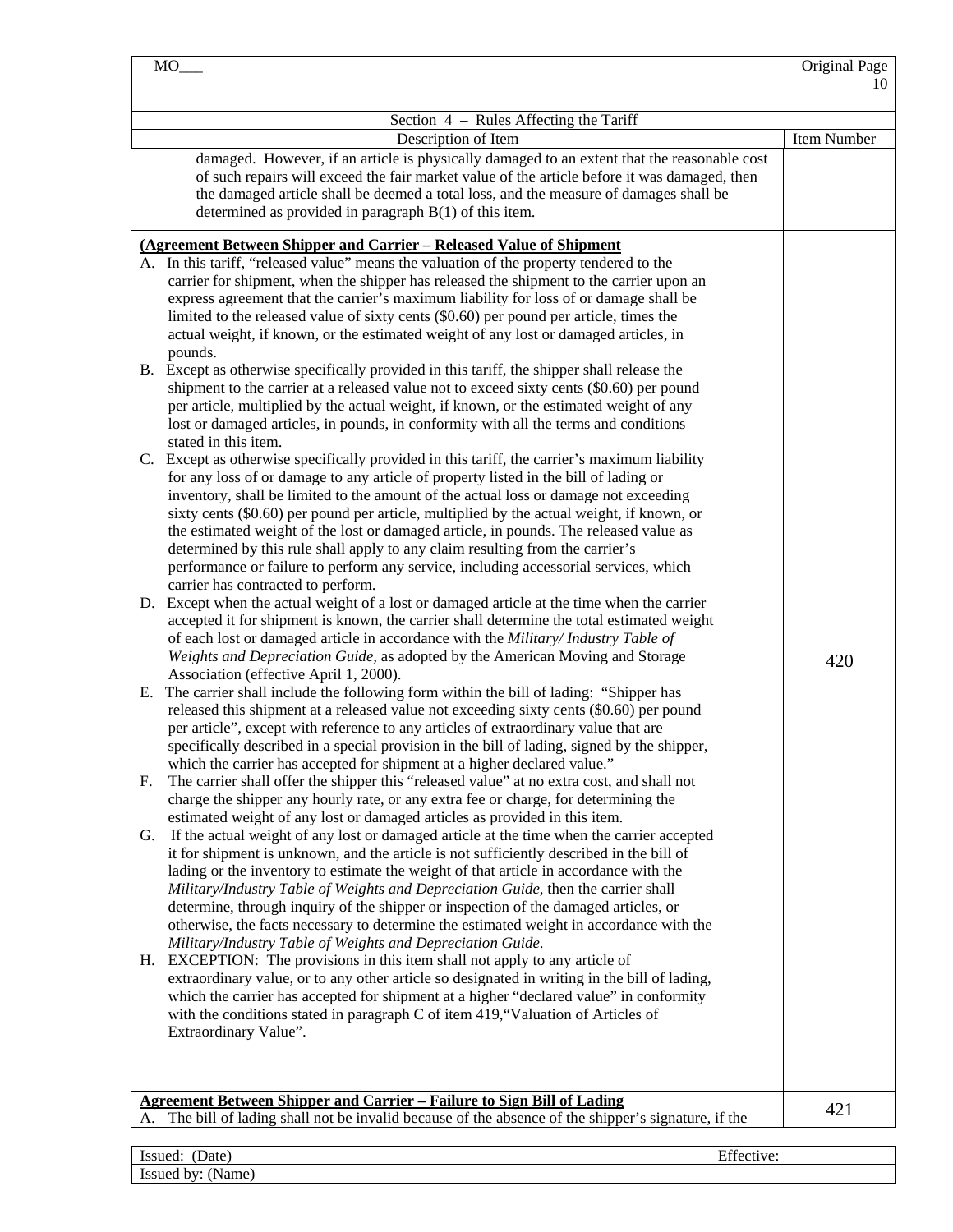|           | MO                                                                                                                                | Original Page<br>11 |
|-----------|-----------------------------------------------------------------------------------------------------------------------------------|---------------------|
|           | Section 4 - Rules Affecting the Tariff                                                                                            |                     |
|           | Description of Item                                                                                                               | Item Number         |
|           | shipper fails to sign the bill of lading after:                                                                                   |                     |
|           | (1) The carrier has timely requested the shipper to sign;                                                                         |                     |
|           | (2) The carrier has offered the shipper an opportunity to note any requested corrections or                                       |                     |
|           | additions on the document; and                                                                                                    |                     |
|           | (3) The carrier certifies on the bill of lading that it has made the request and offer prescribed in                              |                     |
|           | this item, but the shipper has failed to sign as requested.                                                                       |                     |
| <b>B.</b> | However, the provisions of this item shall not apply with reference to any shipper's failure to                                   |                     |
|           | sign any special provision in the bill of lading relating to "declared value", as prescribed in                                   |                     |
|           | paragraph C of item 419 of this tariff.                                                                                           |                     |
|           |                                                                                                                                   |                     |
|           | At Time of Pickup of Shipment - Carrier May Refuse Possession of Article(s) in a Shipment                                         |                     |
|           | A. The carrier shall refuse to accept for shipment any perishable food or other articles that must be                             |                     |
|           | kept frozen or require refrigeration, except as provided in paragraph B of this item.                                             |                     |
| <b>B.</b> | The carrier may accept frozen foods if the food is contained in a working freezer and the                                         | 422                 |
|           | shipment may be delivered within 24 hours of pickup. The carrier shall not be responsible for                                     |                     |
|           | any loss of or damage to any frozen foods accepted for delivery.                                                                  |                     |
|           |                                                                                                                                   |                     |
|           | At Time of Pickup of Shipment - Loading the Shipment                                                                              |                     |
|           | The rates named in this tariff include pick-up and loading at one or more points of origin.                                       | 423                 |
|           |                                                                                                                                   |                     |
|           | At Time of Pickup of Shipment - Inspection, Packing and Labeling Articles                                                         |                     |
|           | A. The carrier may inspect the contents of any article packed by the shipper whenever the carrier                                 |                     |
|           | believes that is necessary to protect the article or to determine the type of article included in the                             |                     |
|           | shipment.                                                                                                                         |                     |
| В.        | The carrier reserves the right to inspect any appliances being shipped in order to verify the                                     |                     |
|           | working condition of such appliances prior to acceptance for transportation.                                                      | 424                 |
| C.        | The carrier assumes no liability for damage to any article that has been packed by the shipper,                                   |                     |
|           | unless the carton or other shipping container sustained visible damage while in the carrier's                                     |                     |
|           | possession.                                                                                                                       |                     |
|           | D. Any fragile or breakable articles packed by the shipper shall be marked in plain and distinct                                  |                     |
|           | letters designating the item as fragile. If articles of a fragile or breakable nature are not properly                            |                     |
|           | packed and marked they are more susceptible to damage.<br>At Time of Pickup of Shipment - Disassembling or Disconnecting Articles |                     |
|           | A. Unless specified elsewhere in this tariff, the carrier will not disassemble unusual articles found                             |                     |
|           | inside or outside of buildings, nor remove any articles embedded in the ground or secured to a                                    |                     |
|           | building.                                                                                                                         |                     |
| В.        | Unless specified elsewhere in this tariff, the carrier will not disconnect any appliances,                                        |                     |
|           | computers or other electronic equipment which if not properly disconnected could cause damage                                     |                     |
|           | to the article being transported.                                                                                                 |                     |
| C.        | Furniture or other articles made from pressboard or particleboard are relatively fragile, and not                                 | 425                 |
|           | suitable for transportation after being assembled. Therefore, unless the article has been fully                                   |                     |
|           | disassembled before the carrier takes possession of it, the carrier assumes no liability for any                                  |                     |
|           | damage to any article made from pressboard or particleboard. The shipper may tender such                                          |                     |
|           | articles to the carrier without prior disassembly, but solely at the shipper's own risk, and the                                  |                     |
|           | shipper thereby waives and releases all claims for damage to that article against the carrier, its                                |                     |
|           | agents, employees, officers, successors and assigns.                                                                              |                     |
|           |                                                                                                                                   |                     |
|           | <b>Transporting the Shipment for Delivery or into Storage</b>                                                                     |                     |
|           | A. The carrier shall use the shortest legal route that would result in the lowest possible charge to the                          |                     |
|           | shipper, unless otherwise directed, in writing, by the shipper.                                                                   |                     |
| <b>B.</b> | The carrier shall not make any unscheduled stops, such as to refuel, stop for refreshments or                                     |                     |
|           | lunch, etc., without deducting the time for such stops from the driving time billed to the shipper.                               | 426                 |
| C.        | The shipper may request in writing that an alternative legal route (other than the shortest drive                                 |                     |
|           | time route) be used.                                                                                                              |                     |
|           | D. Any equipment breakdown of the carrier's delivery vehicle that delays or prolongs the driving                                  |                     |
|           | Issued: (Date)<br>Effective:                                                                                                      |                     |
|           | Issued by: (Name)                                                                                                                 |                     |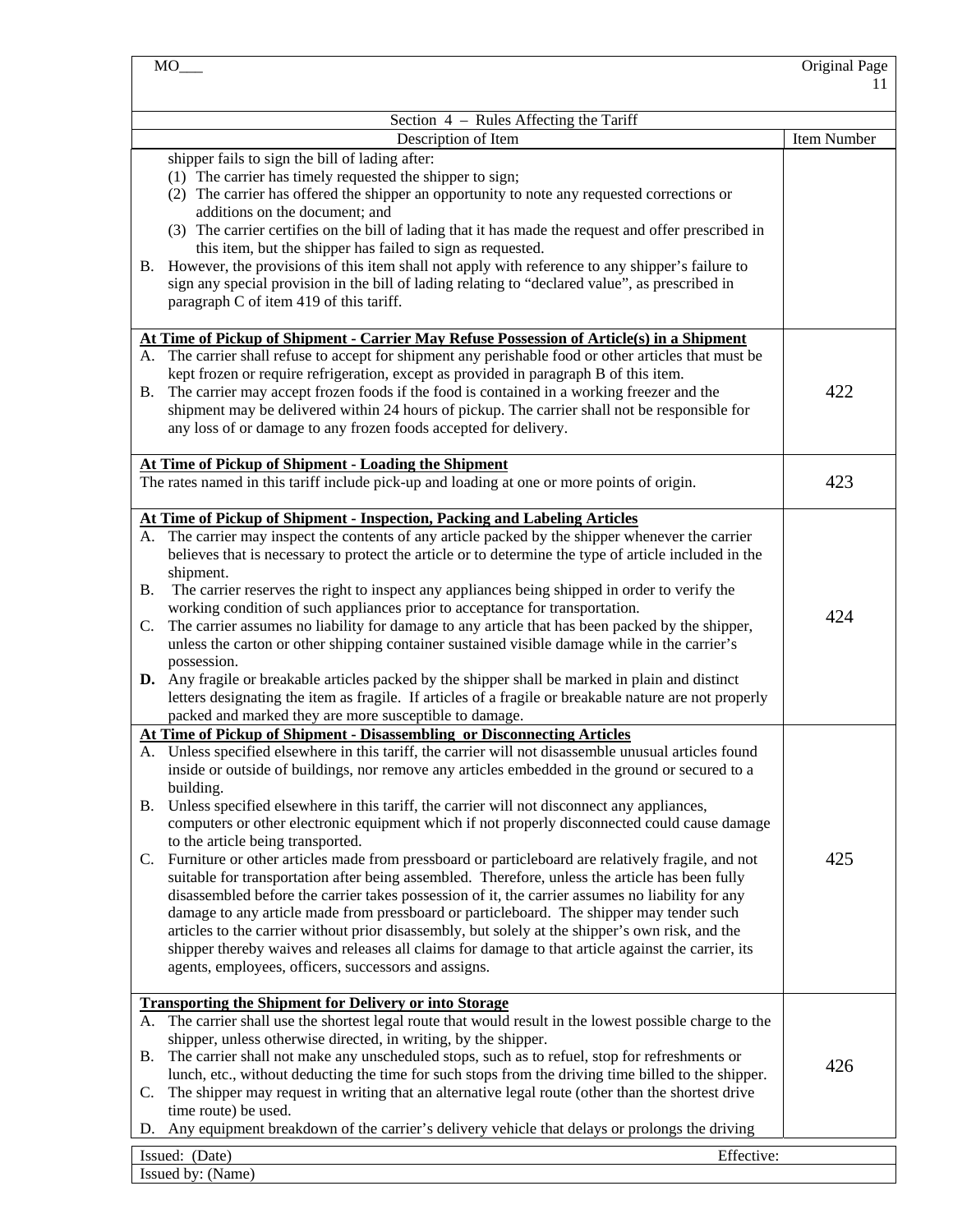| Section 4 - Rules Affecting the Tariff                                                                                                                                                                                                                                                                                                                                                                                                                                                                                                                                                                                                                                                                                                                                                                                                                                                                                                                                                                                                                                                                                                                                                                                                                                                                                                                                                                                                                                                                                                                                                                                                                                                                                                                                                                                                                                                                                                                                                                                                                                                                                                                                                                                                                                                                                                                                                                                                                                                                                                                                                                                                                                                                                                                                                                                                                                                                                                                                                                                                                                                                                                                                                                                                                                                                                                                                                                                                                                                                                                                                                                                              |             |  |  |  |  |  |
|-------------------------------------------------------------------------------------------------------------------------------------------------------------------------------------------------------------------------------------------------------------------------------------------------------------------------------------------------------------------------------------------------------------------------------------------------------------------------------------------------------------------------------------------------------------------------------------------------------------------------------------------------------------------------------------------------------------------------------------------------------------------------------------------------------------------------------------------------------------------------------------------------------------------------------------------------------------------------------------------------------------------------------------------------------------------------------------------------------------------------------------------------------------------------------------------------------------------------------------------------------------------------------------------------------------------------------------------------------------------------------------------------------------------------------------------------------------------------------------------------------------------------------------------------------------------------------------------------------------------------------------------------------------------------------------------------------------------------------------------------------------------------------------------------------------------------------------------------------------------------------------------------------------------------------------------------------------------------------------------------------------------------------------------------------------------------------------------------------------------------------------------------------------------------------------------------------------------------------------------------------------------------------------------------------------------------------------------------------------------------------------------------------------------------------------------------------------------------------------------------------------------------------------------------------------------------------------------------------------------------------------------------------------------------------------------------------------------------------------------------------------------------------------------------------------------------------------------------------------------------------------------------------------------------------------------------------------------------------------------------------------------------------------------------------------------------------------------------------------------------------------------------------------------------------------------------------------------------------------------------------------------------------------------------------------------------------------------------------------------------------------------------------------------------------------------------------------------------------------------------------------------------------------------------------------------------------------------------------------------------------------|-------------|--|--|--|--|--|
| Description of Item                                                                                                                                                                                                                                                                                                                                                                                                                                                                                                                                                                                                                                                                                                                                                                                                                                                                                                                                                                                                                                                                                                                                                                                                                                                                                                                                                                                                                                                                                                                                                                                                                                                                                                                                                                                                                                                                                                                                                                                                                                                                                                                                                                                                                                                                                                                                                                                                                                                                                                                                                                                                                                                                                                                                                                                                                                                                                                                                                                                                                                                                                                                                                                                                                                                                                                                                                                                                                                                                                                                                                                                                                 | Item Number |  |  |  |  |  |
| time of the shipment shall be deducted from the time billable to the shipper. An equipment<br>breakdown, for purposes of this provision, is defined as a mechanical malfunction of the carrier's<br>vehicle, which requires repair or servicing, either on the roadside or at a service station or<br>garage.                                                                                                                                                                                                                                                                                                                                                                                                                                                                                                                                                                                                                                                                                                                                                                                                                                                                                                                                                                                                                                                                                                                                                                                                                                                                                                                                                                                                                                                                                                                                                                                                                                                                                                                                                                                                                                                                                                                                                                                                                                                                                                                                                                                                                                                                                                                                                                                                                                                                                                                                                                                                                                                                                                                                                                                                                                                                                                                                                                                                                                                                                                                                                                                                                                                                                                                       |             |  |  |  |  |  |
|                                                                                                                                                                                                                                                                                                                                                                                                                                                                                                                                                                                                                                                                                                                                                                                                                                                                                                                                                                                                                                                                                                                                                                                                                                                                                                                                                                                                                                                                                                                                                                                                                                                                                                                                                                                                                                                                                                                                                                                                                                                                                                                                                                                                                                                                                                                                                                                                                                                                                                                                                                                                                                                                                                                                                                                                                                                                                                                                                                                                                                                                                                                                                                                                                                                                                                                                                                                                                                                                                                                                                                                                                                     |             |  |  |  |  |  |
| <b>Transporting the Shipment Into Storage - General Information</b><br>A. Before transporting any shipment to a warehouse at the shipper's request, the carrier shall inquire<br>whether the shipper intends to leave the shipment in storage at the warehouse for any period<br>longer than sixty days. If the shipper expresses the intention to store the shipment for a period<br>not to exceed sixty days, and to have the carrier transport the shipment outbound from the<br>warehouse after the storage-in-transit, then-notwithstanding the provisions in any other item<br>within section 5 of this tariff to the contrary—the provisions in item 505 of this tariff, "Storage-<br>In-Transit Rates and Charges", shall apply to determine the applicable rates and charges for the<br>carrier's transportation to and from the warehouse, and for all related services provided by the<br>carrier, including additional handling, storage, etc.<br>B. A shipment may be placed in storage-in-transit at a warehouse only once, and for a period not to<br>exceed sixty days from the date of unloading at the warehouse. If a shipment remains in storage<br>at the warehouse for any period longer than sixty days, then the storage shall not be considered<br>storage-in-transit, and the warehouse shall be considered the final destination of the shipment.<br>If a shipment either originates from or is destined to a warehouse, then the rates for that<br>$C_{\cdot}$<br>transportation shall include only the loading or unloading at ground floor, platform, or other<br>point convenient or accessible to the vehicle. If the carrier is required to provide any additional<br>handling or other services within the warehouse, then the charges for any additional handling or<br>other services provided by the carrier shall apply as provided in item 505 of this tariff.<br>D. If the carrier transports a shipment for storage-in-transit to a warehouse that is owned or<br>controlled by the carrier, or by a person affiliated with the carrier, then the additional rates and<br>charges for storage provided in item 505 of this tariff shall apply to the storage of that shipment.<br>If the carrier transports a shipment for storage-in-transit to a warehouse that is not owned or<br>Е.<br>controlled by the carrier, or by any other person affiliated with the carrier (hereinafter referred to<br>as a "third party warehouse"), then the carrier shall not be responsible for any amount the third<br>party warehouse charges the shipper for storage or any other services not actually provided by<br>the carrier. If the carrier arranges or advances payment for the storage of a shipment at any third<br>party warehouse at the shipper's request, then the applicable provisions in item 417, "Payment of<br>Third Party Service Charges", shall apply to any amounts charged by the third party warehouse<br>for storage or other services not actually provided by the carrier.<br>If the carrier picks up the shipment more than 24 hours before the shipper's agreed delivery date,<br>F.<br>the carrier may place the shipment in storage in a warehouse located near the destination of the<br>shipment at the carrier's expense. The carrier must immediately notify the shipper of the name<br>and address of the warehouse where the shipment was placed. The carrier, at its own expense,<br>shall pay any charges for redelivery, handling, storage fees or loss or damage until final delivery.<br><b>Transporting the Shipment Into Storage - Required Records</b> | 427         |  |  |  |  |  |
| A. The carrier and warehouse must keep the following information for each shipment placed in<br>storage:<br>(1) The names and addresses of each person whom carrier is requested to notify regarding the<br>shipment.<br>(2) An itemized inventory covering each article in the shipment when the shipment was<br>received at the warehouse.<br>(3) The number of the bill of lading.<br>(4) The point of origin and destination (if the destination is known).<br>(5) Date when the shipment was delivered into the warehouse.<br>(6) The amounts and dates of all charges, advances and payments of every kind.                                                                                                                                                                                                                                                                                                                                                                                                                                                                                                                                                                                                                                                                                                                                                                                                                                                                                                                                                                                                                                                                                                                                                                                                                                                                                                                                                                                                                                                                                                                                                                                                                                                                                                                                                                                                                                                                                                                                                                                                                                                                                                                                                                                                                                                                                                                                                                                                                                                                                                                                                                                                                                                                                                                                                                                                                                                                                                                                                                                                                   | 428         |  |  |  |  |  |
| B. The carrier shall issue a warehouse man's receipt and lien statement to the shipper for any<br>shipment placed in storage at a warehouse owned or controlled by the carrier, or by any person                                                                                                                                                                                                                                                                                                                                                                                                                                                                                                                                                                                                                                                                                                                                                                                                                                                                                                                                                                                                                                                                                                                                                                                                                                                                                                                                                                                                                                                                                                                                                                                                                                                                                                                                                                                                                                                                                                                                                                                                                                                                                                                                                                                                                                                                                                                                                                                                                                                                                                                                                                                                                                                                                                                                                                                                                                                                                                                                                                                                                                                                                                                                                                                                                                                                                                                                                                                                                                    |             |  |  |  |  |  |

| $\overline{\phantom{a}}$<br>)ate<br>CCHL<br>$\sim$ $\sim$ $\sim$ $\sim$ | $\mathbf{a}$ |
|-------------------------------------------------------------------------|--------------|
| lecuad<br>hv:<br>Name,<br>1000                                          |              |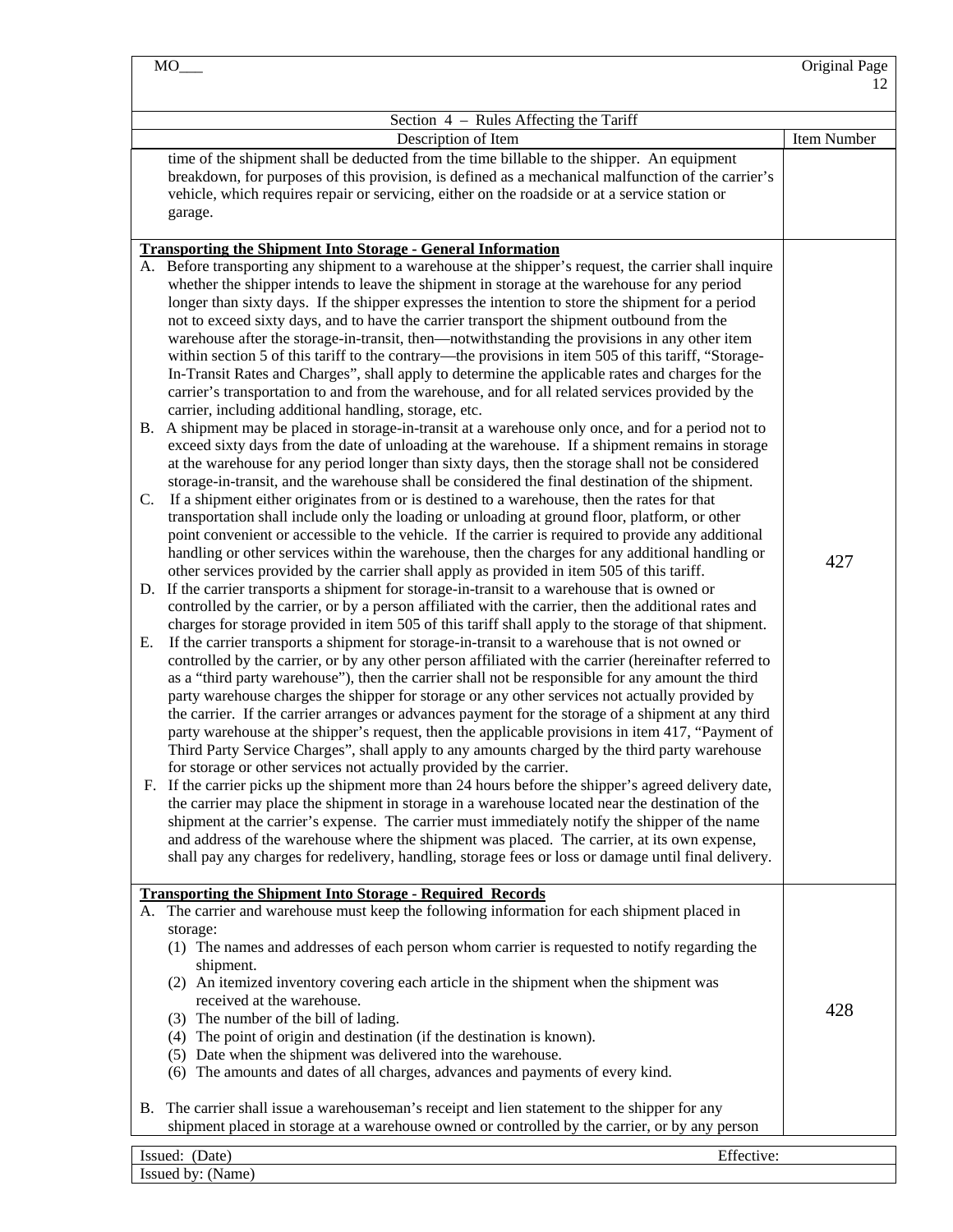|                                                                                                                                                                                                                                                                                                                                                                                                                                                                                                                                                                                                                                                                                                                                                                                                                                                                                                                                                                                                                                                                                                                                                                                                                                                           | Original Page |
|-----------------------------------------------------------------------------------------------------------------------------------------------------------------------------------------------------------------------------------------------------------------------------------------------------------------------------------------------------------------------------------------------------------------------------------------------------------------------------------------------------------------------------------------------------------------------------------------------------------------------------------------------------------------------------------------------------------------------------------------------------------------------------------------------------------------------------------------------------------------------------------------------------------------------------------------------------------------------------------------------------------------------------------------------------------------------------------------------------------------------------------------------------------------------------------------------------------------------------------------------------------|---------------|
|                                                                                                                                                                                                                                                                                                                                                                                                                                                                                                                                                                                                                                                                                                                                                                                                                                                                                                                                                                                                                                                                                                                                                                                                                                                           | 13            |
| Section 4 – Rules Affecting the Tariff                                                                                                                                                                                                                                                                                                                                                                                                                                                                                                                                                                                                                                                                                                                                                                                                                                                                                                                                                                                                                                                                                                                                                                                                                    |               |
| Description of Item                                                                                                                                                                                                                                                                                                                                                                                                                                                                                                                                                                                                                                                                                                                                                                                                                                                                                                                                                                                                                                                                                                                                                                                                                                       | Item Number   |
| affiliated with the carrier.                                                                                                                                                                                                                                                                                                                                                                                                                                                                                                                                                                                                                                                                                                                                                                                                                                                                                                                                                                                                                                                                                                                                                                                                                              |               |
| <b>Transporting the Shipment Out of Storage - Required Records</b><br>The carrier and warehouse must keep the following additional information for each shipment when it<br>leaves the warehouse:<br>(1) An itemized inventory covering each article in the shipment when it leaves the warehouse.<br>(2) Date when the shipment was moved from the warehouse.                                                                                                                                                                                                                                                                                                                                                                                                                                                                                                                                                                                                                                                                                                                                                                                                                                                                                            | 429           |
| <b>Transfer of Shipment to Permanent Storage</b><br>Each person of record shall be notified in writing or electronically ten days in advance of any<br>shipment being converted to permanent storage and all rates and charges associated with such<br>storage.                                                                                                                                                                                                                                                                                                                                                                                                                                                                                                                                                                                                                                                                                                                                                                                                                                                                                                                                                                                           | 430           |
| Delivery of Shipment - Unclaimed, Undeliverable or Refused Shipments<br>A. If the carrier cannot deliver the shipment, through no fault of its own, at the address shown on<br>the bill of lading or at any changed address of which the carrier has been notified, the carrier at<br>its option may send the shipment to storage in a warehouse at the point of delivery or at other<br>available points, at the cost of the owner, and subject to a lien for all accrued tariff and other<br>lawful charges.<br>B. If a shipment is refused by the consignee at the destination shown on the bill of lading, or if a<br>shipper, consignee or owner of property fails to receive or claim it within fifteen (15) days after<br>written notice by U.S. Mail addressed to the shipper and consignee at the address shown on the<br>bill of lading, or if the shipper fails or refuses to pay lawfully applicable charges in accordance<br>with the carrier's tariff, then the carrier may sell the property in accordance with Item 440.                                                                                                                                                                                                                  | 431           |
| <b>Delivery of Shipment - Releasing Possession</b><br>The carrier shall not deliver or relinquish possession of any property transported by it until all tariff<br>rates and charges thereon have been paid, unless the carrier and either the consignor or consignee<br>have made other satisfactory payment arrangements before delivery of the shipment.                                                                                                                                                                                                                                                                                                                                                                                                                                                                                                                                                                                                                                                                                                                                                                                                                                                                                               | 432           |
| <b>Delivery of Shipment - Payment</b><br>A. Payment is due at the time the shipment is delivered, unless the carrier and either the consignor<br>or consignee have made other satisfactory payment arrangements before delivery of the<br>shipment.<br>B. Payment may be made in the form of cash, valid check or credit card. The carrier may limit the<br>credit card acceptance for payment and may require authorization from the credit card company<br>prior to acceptance and release of the shipment. The carrier shall not charge the shipper any<br>credit card fee or charge, or otherwise increase the amount payable for accepting a payment by<br>credit card, except as otherwise provided in item 503,<br>When carrier has provided a non-binding estimate of charges applicable to a shipment and the<br>C.<br>actual charges exceed the estimate by more than 10 percent, the carrier may extend credit for any<br>excess amount over 10 percent above the estimate if:<br>(1) The shipper did not receive notice of the additional costs at least two days prior to delivery,<br>and<br>(2) The shipper promises to pay the balance of the charges within 10 days after delivery,<br>excluding Saturdays, Sundays, and legal holidays. | 433           |
| <b>Delivery of Shipment - Unloading the Shipment</b><br>The rates named in this tariff include delivery and unloading at one or more points of destination.                                                                                                                                                                                                                                                                                                                                                                                                                                                                                                                                                                                                                                                                                                                                                                                                                                                                                                                                                                                                                                                                                               | 434           |
| <b>Delivery of Shipment - Verification of Articles Delivered</b><br>A. Upon delivery of the shipment, the carrier shall allow the shipper to observe and verify the<br>identity and condition of the articles being delivered.<br>The carrier shall allow the shipper to note, in writing on the bill of lading, any missing articles<br>В.<br>and the condition of any damaged or destroyed articles. The carrier shall provide the shipper with                                                                                                                                                                                                                                                                                                                                                                                                                                                                                                                                                                                                                                                                                                                                                                                                         | 435           |

Issued: (Date) Effective: Issued by: (Name)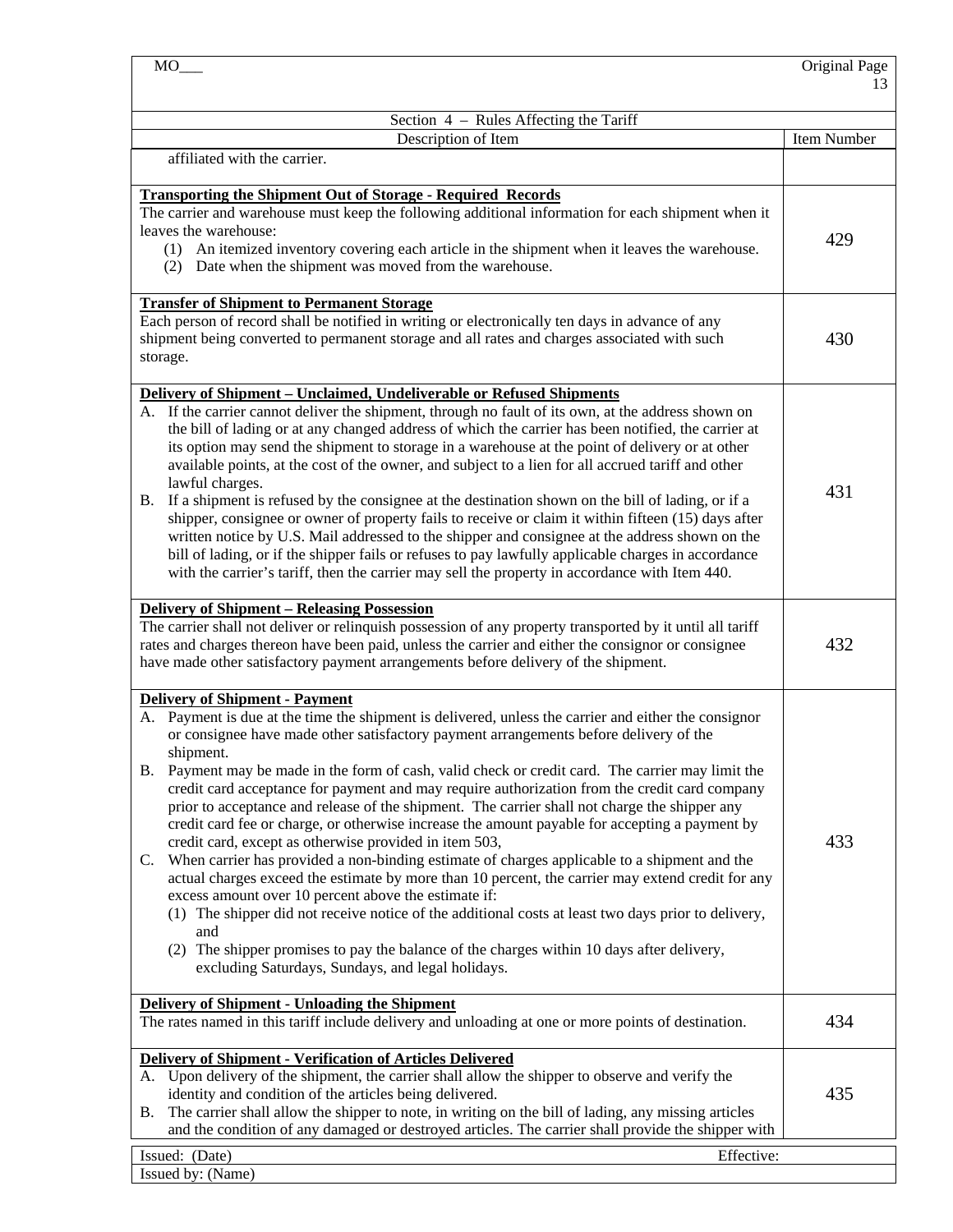| $MO$ <sub>__</sub>                                                                                                                                                                                                                                                                                                                                                                                                                                                                                                                                                                                                                                                                                                                                                                                                                                                                                                                                                                                                                                                                                                                                                                                                                                                                                                                                                                                                                                                                                                                                                                                                                                                                                                                                                                                                                                                                                                                                                                                                                                                                                                                                                                                                                                                                                                                                                                                                                                                                                                                                                                                                                                                                                                                                                                                                                                                    | Original Page |
|-----------------------------------------------------------------------------------------------------------------------------------------------------------------------------------------------------------------------------------------------------------------------------------------------------------------------------------------------------------------------------------------------------------------------------------------------------------------------------------------------------------------------------------------------------------------------------------------------------------------------------------------------------------------------------------------------------------------------------------------------------------------------------------------------------------------------------------------------------------------------------------------------------------------------------------------------------------------------------------------------------------------------------------------------------------------------------------------------------------------------------------------------------------------------------------------------------------------------------------------------------------------------------------------------------------------------------------------------------------------------------------------------------------------------------------------------------------------------------------------------------------------------------------------------------------------------------------------------------------------------------------------------------------------------------------------------------------------------------------------------------------------------------------------------------------------------------------------------------------------------------------------------------------------------------------------------------------------------------------------------------------------------------------------------------------------------------------------------------------------------------------------------------------------------------------------------------------------------------------------------------------------------------------------------------------------------------------------------------------------------------------------------------------------------------------------------------------------------------------------------------------------------------------------------------------------------------------------------------------------------------------------------------------------------------------------------------------------------------------------------------------------------------------------------------------------------------------------------------------------------|---------------|
|                                                                                                                                                                                                                                                                                                                                                                                                                                                                                                                                                                                                                                                                                                                                                                                                                                                                                                                                                                                                                                                                                                                                                                                                                                                                                                                                                                                                                                                                                                                                                                                                                                                                                                                                                                                                                                                                                                                                                                                                                                                                                                                                                                                                                                                                                                                                                                                                                                                                                                                                                                                                                                                                                                                                                                                                                                                                       | 14            |
| Section 4 - Rules Affecting the Tariff                                                                                                                                                                                                                                                                                                                                                                                                                                                                                                                                                                                                                                                                                                                                                                                                                                                                                                                                                                                                                                                                                                                                                                                                                                                                                                                                                                                                                                                                                                                                                                                                                                                                                                                                                                                                                                                                                                                                                                                                                                                                                                                                                                                                                                                                                                                                                                                                                                                                                                                                                                                                                                                                                                                                                                                                                                |               |
| Description of Item                                                                                                                                                                                                                                                                                                                                                                                                                                                                                                                                                                                                                                                                                                                                                                                                                                                                                                                                                                                                                                                                                                                                                                                                                                                                                                                                                                                                                                                                                                                                                                                                                                                                                                                                                                                                                                                                                                                                                                                                                                                                                                                                                                                                                                                                                                                                                                                                                                                                                                                                                                                                                                                                                                                                                                                                                                                   | Item Number   |
| a copy of all these notations.                                                                                                                                                                                                                                                                                                                                                                                                                                                                                                                                                                                                                                                                                                                                                                                                                                                                                                                                                                                                                                                                                                                                                                                                                                                                                                                                                                                                                                                                                                                                                                                                                                                                                                                                                                                                                                                                                                                                                                                                                                                                                                                                                                                                                                                                                                                                                                                                                                                                                                                                                                                                                                                                                                                                                                                                                                        |               |
| <b>After Delivery of Shipment - Filing of Claims for Loss, Damage or Delay</b><br>The consignee or owner of property must promptly notify the carrier after discovery of any loss,<br>damage, injury or delay to property transported by the carrier. Claims must be filed in writing or<br>electronically with the carrier within ten (10) days after the delivery of the shipment and shall contain<br>the following facts and documentation:<br>(1) A detailed description to identify the shipment (or shipments) of property involved including<br>the date of delivery and the name, address and phone number of the claimant and a detailed<br>description of the damage, loss, injury or delay;<br>(2) An appraisal reports or repair estimate or a specified dollar amount of the damage, loss,<br>injury or delay; and<br>(3) The date the article was purchased, original cost, estimated value of the article at the time of<br>loss or damage.                                                                                                                                                                                                                                                                                                                                                                                                                                                                                                                                                                                                                                                                                                                                                                                                                                                                                                                                                                                                                                                                                                                                                                                                                                                                                                                                                                                                                                                                                                                                                                                                                                                                                                                                                                                                                                                                                                           | 436           |
| <b>After Delivery of Shipment - Acknowledgement of Claims for Loss, Damage or Delay</b><br>Upon receipt of a claim, the carrier shall establish a claim file. The carrier or its agent shall<br>acknowledge receipt of each claim in writing or electronically to the claimant within 30 calendar days<br>of receipt; except that the carrier may orally acknowledge receipt of a claim to the claimant, either in<br>person or by telephone, if the carrier makes a timely record thereof in the carrier's claims register<br>within 24 hours after the oral acknowledgement.                                                                                                                                                                                                                                                                                                                                                                                                                                                                                                                                                                                                                                                                                                                                                                                                                                                                                                                                                                                                                                                                                                                                                                                                                                                                                                                                                                                                                                                                                                                                                                                                                                                                                                                                                                                                                                                                                                                                                                                                                                                                                                                                                                                                                                                                                        | 437           |
| <b>After Delivery of Shipment - Resolution of Claims for Loss, Damage or Delay</b><br>A. The carrier shall pay, decline or make a firm offer in writing or electronically to the claimant<br>within 120 days after receipt of the claim. If the carrier cannot process and dispose of the claim<br>within 120 days after receiving it, then before the 120 <sup>th</sup> day and at the expiration of each<br>succeeding 60-day period while the claim remains pending, the carrier shall notify the claimant<br>in writing or electronically of the status of the claim and the reason for the delay in making final<br>disposition thereof. The carrier shall retain a copy of these notices to the claimant in its claim<br>file.<br>B. The carrier shall not be required to pay any claim to the shipper, or to repair or replace any article<br>lost or damaged by the carrier, until the shipper has fully paid to the carrier all the applicable<br>charges for transportation and related services as provided in this tariff.<br>If the carrier intends to pay to the claimant all or any part of an unpaid claim for loss of or<br>C.<br>damage to household goods that were transported by the carrier, when the claimant owes any<br>unpaid debt to the carrier, then the carrier may claim as a set-off and deduct from its payment to<br>the claimant, an amount which shall not exceed that portion of the claimant's unpaid debt to the<br>carrier, which is:<br>(1) Currently due and payable to the carrier,<br>(2) Owed on account of the carrier's transportation of household goods (including the shipment<br>involving the subject of the claimant's unpaid loss or damage claim, or any other shipment);<br>(3) Undisputed by both the carrier and the claimant;<br>(4) Liquidated in amount; and<br>(5) Less than or equal to the amount of the claimant's unpaid claim against the carrier.<br>D. The carrier may satisfy the claim by repairing or replacing the property loss or damage with<br>materials of like kind, quantity and condition at the time of acceptance by the carrier. If an article<br>has been replaced or totally paid for by the carrier, the damaged article shall become the property<br>of the carrier or his agent to dispose of at the discretion of the carrier.<br>E. When an asserted claim for loss of an entire package or an entire shipment cannot be otherwise<br>authenticated, the carrier shall obtain from the consignee or owner a certified statement in<br>writing or electronically that the property for which the claim is filed has not been received from<br>any other source.<br>F. In the case of damaged property, which has been replaced or totally paid for by the carrier, such<br>damaged property shall then become the property of the carrier or his agent to dispose of at the | 438           |
| Issued: (Date)<br>Effective:                                                                                                                                                                                                                                                                                                                                                                                                                                                                                                                                                                                                                                                                                                                                                                                                                                                                                                                                                                                                                                                                                                                                                                                                                                                                                                                                                                                                                                                                                                                                                                                                                                                                                                                                                                                                                                                                                                                                                                                                                                                                                                                                                                                                                                                                                                                                                                                                                                                                                                                                                                                                                                                                                                                                                                                                                                          |               |
|                                                                                                                                                                                                                                                                                                                                                                                                                                                                                                                                                                                                                                                                                                                                                                                                                                                                                                                                                                                                                                                                                                                                                                                                                                                                                                                                                                                                                                                                                                                                                                                                                                                                                                                                                                                                                                                                                                                                                                                                                                                                                                                                                                                                                                                                                                                                                                                                                                                                                                                                                                                                                                                                                                                                                                                                                                                                       |               |

Issued by: (Name)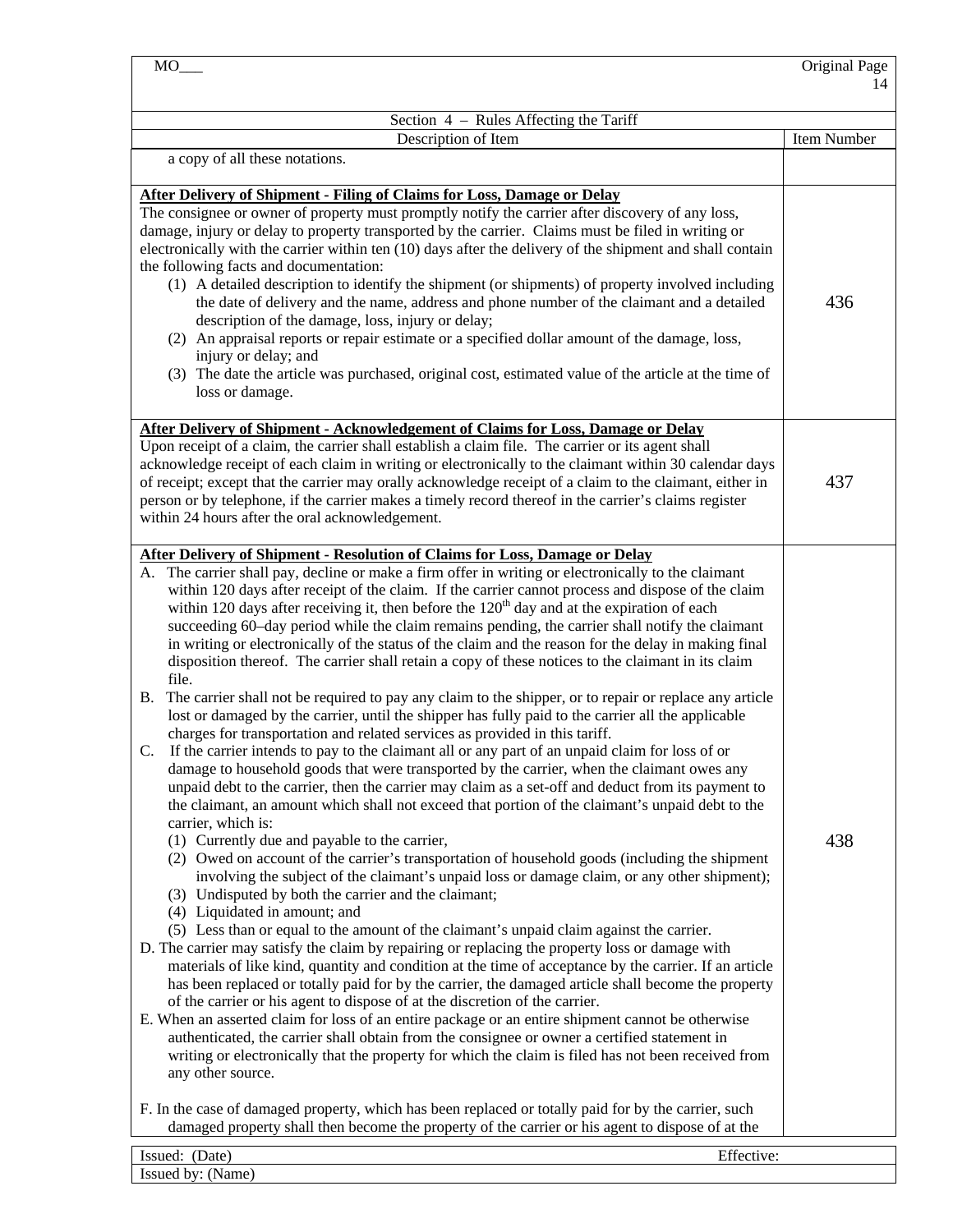| MO                                                                                                                                                                                                                                                                                                                                                                                                                                                                                                                                                                                                                                                                                                                                                                                                                                                                                                                                                                                                                                                                                                                                                                                                                                                                                                                                                                                                                            | Original Page |
|-------------------------------------------------------------------------------------------------------------------------------------------------------------------------------------------------------------------------------------------------------------------------------------------------------------------------------------------------------------------------------------------------------------------------------------------------------------------------------------------------------------------------------------------------------------------------------------------------------------------------------------------------------------------------------------------------------------------------------------------------------------------------------------------------------------------------------------------------------------------------------------------------------------------------------------------------------------------------------------------------------------------------------------------------------------------------------------------------------------------------------------------------------------------------------------------------------------------------------------------------------------------------------------------------------------------------------------------------------------------------------------------------------------------------------|---------------|
|                                                                                                                                                                                                                                                                                                                                                                                                                                                                                                                                                                                                                                                                                                                                                                                                                                                                                                                                                                                                                                                                                                                                                                                                                                                                                                                                                                                                                               | 15            |
| Section 4 – Rules Affecting the Tariff                                                                                                                                                                                                                                                                                                                                                                                                                                                                                                                                                                                                                                                                                                                                                                                                                                                                                                                                                                                                                                                                                                                                                                                                                                                                                                                                                                                        |               |
| Description of Item                                                                                                                                                                                                                                                                                                                                                                                                                                                                                                                                                                                                                                                                                                                                                                                                                                                                                                                                                                                                                                                                                                                                                                                                                                                                                                                                                                                                           | Item Number   |
| discretion of the carrier.                                                                                                                                                                                                                                                                                                                                                                                                                                                                                                                                                                                                                                                                                                                                                                                                                                                                                                                                                                                                                                                                                                                                                                                                                                                                                                                                                                                                    |               |
| Disposal or Sale - Damaged Article(s)<br>A. Whenever property transported by a carrier is damaged or alleged to be damaged and is, as<br>consequence thereof, not delivered or is rejected or refused upon tender thereof to the owner,<br>consignee, or person entitled to receive such property, carrier, after giving due notice, whenever<br>practicable to do so, to the owner and other parties that may have an interest therein, and unless<br>advised to the contrary after giving such notice, will undertake to sell or dispose of such property<br>directly or by the employment of a competent salvage agent. Carrier will only dispose of the<br>property in a manner that will fairly and equally protect the best interest of all persons having an<br>interest therein.<br>Carrier will make an itemized record sufficient to identify the property involved so as to be able<br>B.<br>to correlate it to the shipment or transportation involved and claim, if any, filed thereon. Upon<br>receipt of a claim on a shipment on which salvage has been processed in the manner herein<br>before described, the carrier shall record in its claim file thereon the lot number assigned, the<br>amount of money recovered, if any from the disposition of such property, and the date of<br>transmittal of such money to the person or persons lawfully entitled to receive the same.                          | 439           |
| Disposal or Sale – Refused or Unclaimed Shipment(s)<br>If shipment is refused by consignee at destination, or if shipper, consignee or owner of property fails<br>to receive or claim the shipment within proper notice, the carrier may sell the property at its option<br>either $(A)$ upon notice in the manner authorized by law or $(B)$ at public auction to highest bidder for<br>cash at a public auction to be held at a time and place named by carrier, thirty (30) days notice of<br>which sale shall have been given in writing to shipper and consignee and there shall have been<br>published at least once a week for two consecutive weeks in a newspaper or general circulation at or<br>near the place of sale. The notice shall contain a description of the property as described in the bill of<br>lading, and the names of the consignor and consignee. The proceeds of any sale shall be applied<br>toward payment of lawful charges applicable to shipment and toward expenses of notice, advertising<br>and sale, and of storing, caring for and maintaining property prior to sale, and the balance, if any shall<br>be paid to owner of property; provided that any perishable articles contained in said shipment may be<br>sold at a public or private sale without such notices, if, in the opinion of carrier, such action is<br>necessary to prevent deterioration or further deterioration. | 440           |
| <b>After Delivery of Shipment - Servicing Article(s)</b><br>The same provision applies as servicing at origin unless otherwise specified in this item.                                                                                                                                                                                                                                                                                                                                                                                                                                                                                                                                                                                                                                                                                                                                                                                                                                                                                                                                                                                                                                                                                                                                                                                                                                                                        | 441           |

| Issued:                 | $\mathbf{r}$ on |
|-------------------------|-----------------|
| Date)                   | Effective:      |
| Issued<br>'Name.<br>by: |                 |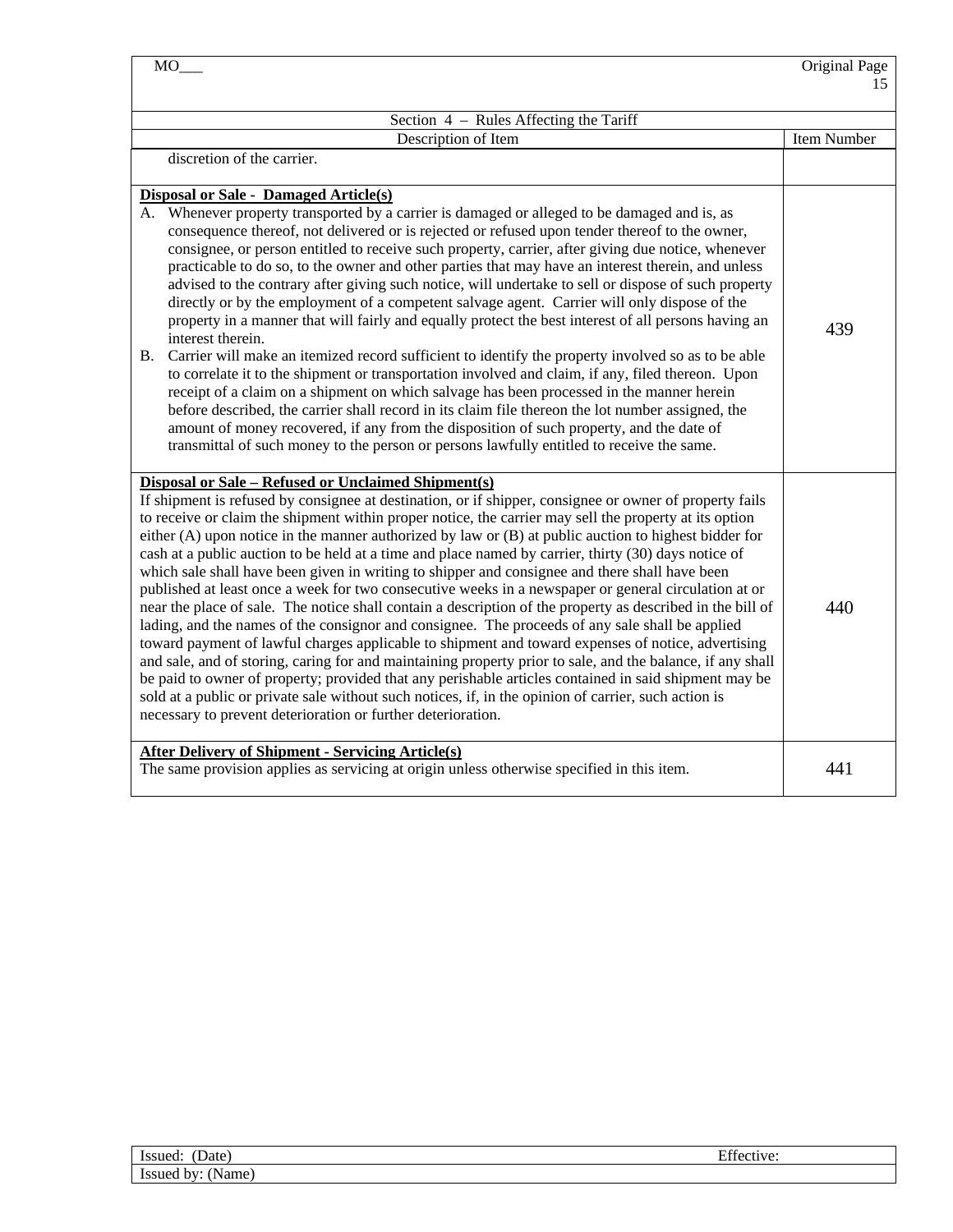| Original Page 16                                                                                                                                                                                                                                                                                                                                                                                                         |    |                                                                        |    |                  |    |                                                                                                                                                                                                   |    |                  |     |
|--------------------------------------------------------------------------------------------------------------------------------------------------------------------------------------------------------------------------------------------------------------------------------------------------------------------------------------------------------------------------------------------------------------------------|----|------------------------------------------------------------------------|----|------------------|----|---------------------------------------------------------------------------------------------------------------------------------------------------------------------------------------------------|----|------------------|-----|
| Section 5 - Rates                                                                                                                                                                                                                                                                                                                                                                                                        |    |                                                                        |    |                  |    |                                                                                                                                                                                                   |    |                  |     |
| Description of Item                                                                                                                                                                                                                                                                                                                                                                                                      |    |                                                                        |    |                  |    |                                                                                                                                                                                                   |    | Item Number      |     |
| Hourly rates for transportation wholly within a municipality, or between contiguous<br>municipalities, or within the commercial zone of a municipality                                                                                                                                                                                                                                                                   |    |                                                                        |    |                  |    |                                                                                                                                                                                                   |    |                  |     |
| A. All rates and charges shown below are:<br>(1) Stated in dollars and cents per hour;<br>(2) Subject to the provision for minimum charges of: ___________________________<br>and<br>(3) For transportation wholly within the commercial zone(s) of: (List city or cities where the                                                                                                                                      |    | rates and charges in a separate item, in a form similar to this item.) |    |                  |    | rates and charges within this item apply. If any different rates and charges will be applicable<br>for service performed within different commercial zones, the carrier shall list the applicable |    |                  |     |
| B. The following services include the use of the following type of truck:<br>(The carrier shall insert a description of the truck to which the following rates apply)                                                                                                                                                                                                                                                    |    |                                                                        |    |                  |    |                                                                                                                                                                                                   |    |                  |     |
| Service Provided                                                                                                                                                                                                                                                                                                                                                                                                         |    | Season 1                                                               |    | Season 1         |    | Season 2                                                                                                                                                                                          |    | Season 2         |     |
| (Including Truck)                                                                                                                                                                                                                                                                                                                                                                                                        |    | Regular Service                                                        |    | Overtime Service |    | Regular Service                                                                                                                                                                                   |    | Overtime Service |     |
|                                                                                                                                                                                                                                                                                                                                                                                                                          |    | Hours                                                                  |    | Hours            |    | Hours                                                                                                                                                                                             |    | Hours            |     |
| One Man                                                                                                                                                                                                                                                                                                                                                                                                                  | \$ | per hour                                                               | \$ | per hour         | \$ | per hour                                                                                                                                                                                          | \$ | per hour         |     |
| Two Men                                                                                                                                                                                                                                                                                                                                                                                                                  | \$ | per hour                                                               | \$ | per hour         | \$ | per hour                                                                                                                                                                                          | \$ | per hour         |     |
| Three Men                                                                                                                                                                                                                                                                                                                                                                                                                | \$ | per hour                                                               | \$ | per hour         | \$ | per hour                                                                                                                                                                                          | \$ | per hour         |     |
| Four Men                                                                                                                                                                                                                                                                                                                                                                                                                 | \$ | per hour                                                               | \$ | per hour         | \$ | per hour                                                                                                                                                                                          | \$ | per hour         |     |
| Each Additional                                                                                                                                                                                                                                                                                                                                                                                                          |    |                                                                        |    |                  |    |                                                                                                                                                                                                   |    |                  |     |
| Man                                                                                                                                                                                                                                                                                                                                                                                                                      | \$ | per hour                                                               | \$ | per hour         | \$ | per hour                                                                                                                                                                                          | \$ | per hour         | 500 |
| <b>Each Additional</b><br>Truck (Same Type<br>Described Above)                                                                                                                                                                                                                                                                                                                                                           | \$ | per hour                                                               | \$ | per hour         | \$ | per hour                                                                                                                                                                                          | \$ | per hour         |     |
| C. The following services include the use of the following type of truck<br>(The carrier shall insert a description of the truck to which the following rates apply)<br>Service Provided<br>Season 1<br>Season 2<br>Season 2<br>Season 1<br>(Including Truck)<br>Regular Service<br><b>Overtime Service</b><br>Regular Service<br>Overtime Service<br>Hours<br>Hours<br>Hours<br>Hours                                   |    |                                                                        |    |                  |    |                                                                                                                                                                                                   |    |                  |     |
| One Man                                                                                                                                                                                                                                                                                                                                                                                                                  | \$ | per hour                                                               | \$ | per hour         | \$ | per hour                                                                                                                                                                                          | \$ | per hour         |     |
| Two Men                                                                                                                                                                                                                                                                                                                                                                                                                  | \$ | per hour                                                               | \$ | per hour         | \$ | per hour                                                                                                                                                                                          | \$ | per hour         |     |
| Three Men                                                                                                                                                                                                                                                                                                                                                                                                                | \$ | per hour                                                               | \$ | per hour         | \$ | per hour                                                                                                                                                                                          | \$ | per hour         |     |
| Four Men                                                                                                                                                                                                                                                                                                                                                                                                                 | \$ | per hour                                                               | \$ | per hour         | \$ | per hour                                                                                                                                                                                          | \$ | per hour         |     |
| Each Additional                                                                                                                                                                                                                                                                                                                                                                                                          |    |                                                                        |    |                  |    |                                                                                                                                                                                                   |    |                  |     |
| Man                                                                                                                                                                                                                                                                                                                                                                                                                      | \$ | per hour                                                               | \$ | per hour         | \$ | per hour                                                                                                                                                                                          | \$ | per hour         |     |
| Each Additional                                                                                                                                                                                                                                                                                                                                                                                                          |    |                                                                        |    |                  |    |                                                                                                                                                                                                   |    |                  |     |
| Truck (Same Type                                                                                                                                                                                                                                                                                                                                                                                                         |    |                                                                        |    |                  |    |                                                                                                                                                                                                   |    |                  |     |
| Described Above)                                                                                                                                                                                                                                                                                                                                                                                                         | \$ | per hour                                                               | \$ | per hour         | \$ | per hour                                                                                                                                                                                          | \$ | per hour         |     |
| EXCEPTIONS: If the exceptions stated in any of the following items within this tariff are applicable<br>to a shipment, then the rates and charges provided in those items shall apply to that shipment, instead<br>of the rates and charges in this item:<br>(List item numbers of all exception rates and charges that may apply in lieu of this item,<br>for service within the commercial zones listed in this item.) |    |                                                                        |    |                  |    |                                                                                                                                                                                                   |    |                  |     |